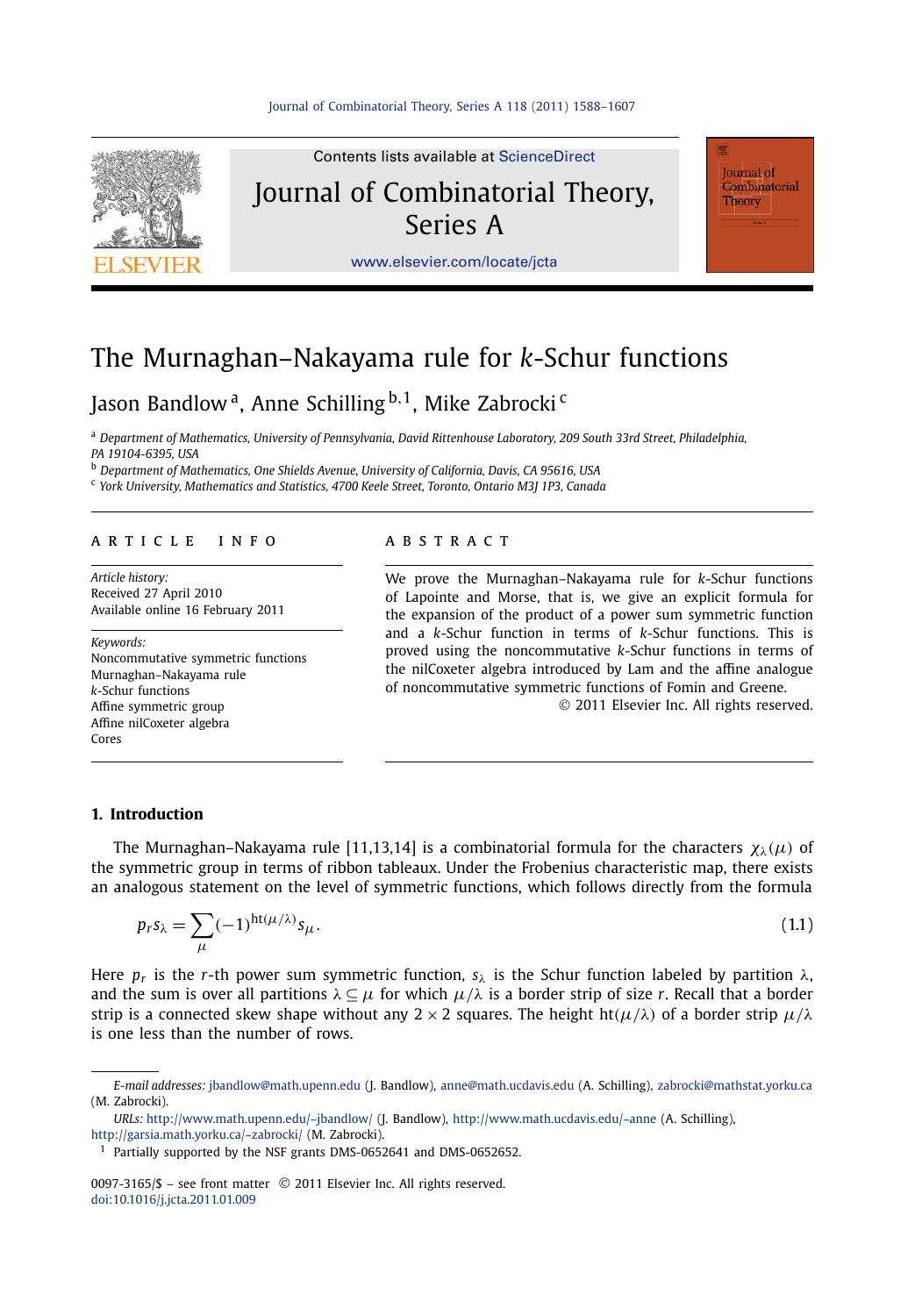In [3], Fomin and Greene develop the theory of Schur functions in noncommuting variables. In particular, they derive a noncommutative version of the Murnaghan–Nakayama rule [3, Theorem 1.3] for the nilCoxeter algebra (or more generally the local plactic algebra) The formula is expressed algebraically as

$$
\mathbf{p}_r \mathbf{s}_{\lambda} = \sum_{w} (-1)^{\text{asc}(w)} w \mathbf{s}_{\lambda}, \tag{1.2}
$$

where *w* is a hook word of length *r*. Here  $p_r$  and  $s_\lambda$  are the noncommutative analogues of the power sum symmetric function and the Schur function (introduced in Section 2). Consider *w* as a word in a totally ordered alphabet that consists of the indices of the generators of the algebra. The word *w* is a hook word if  $w = b_1b_{l-1} \ldots b_1a_1a_2 \ldots a_m$  where

$$
b_l > b_{l-1} > \cdots > b_1 > a_1 \leq a_2 \leq \cdots \leq a_m \tag{1.3}
$$

and  $asc(w) = m - 1$  is the number of ascents in *w*. Actually, by [3, Theorem 5.1] it can further be assumed that the support of *w* is an interval.

In this paper, we derive a (noncommutative) Murnaghan–Nakayama rule for the *k*-Schur functions of Lapointe and Morse [10]. *k*-Schur functions form a basis for the ring *Λ(k)* = Z[*h*1*,...,hk*] spanned by the first *k* complete homogeneous symmetric functions *hr*, which is a subring of the ring of symmetric functions *Λ*. Lapointe and Morse [10] gave a formula for a homogeneous symmetric function  $h_r$  times a *k*-Schur function (at  $t = 1$ ) as

$$
h_r s_{\lambda}^{(k)} = \sum_{\mu \in \mathcal{P}^{(k)}} s_{\mu}^{(k)},\tag{1.4}
$$

where the sum is over all *k*-bounded partitions  $\mu \in \mathcal{P}^{(k)}$  such that  $\mu/\lambda$  is a horizontal *r*-strip and  $\mu^{(k)}/\lambda^{(k)}$  is a vertical *r*-strip. Here  $\lambda^{(k)}$  denotes the *k*-conjugate of  $\lambda$ . Eq. (1.4) is a simple analogue of the Pieri rule for usual Schur functions, called the *k*-Pieri rule. This formula can in fact be taken as the definition of *k*-Schur functions from which many of their properties can be derived. Conjecturally, the *k*-Pieri definition of the *k*-Schur functions is equivalent to the original definition by Lapointe, Lascoux, and Morse [8] in terms of atoms.

Lam [4] defined a noncommutative version of the *k*-Schur functions in the affine nilCoxeter algebra as the dual of the affine Stanley symmetric functions

$$
F_{w}(X) = \sum_{a=(a_1,...,a_t)} \langle \mathbf{h}_{a_t}(u) \mathbf{h}_{a_{t-1}}(u) \cdots \mathbf{h}_{a_1}(u) \cdot 1, w \rangle x_1^{a_1} \cdots x_t^{a_t},
$$
\n(1.5)

where the sum is over all compositions of len(*w*) satisfying  $a_i \in [0, k]$ . Here

$$
\mathbf{h}_r(u) = \sum_A u_A^{\text{dec}}
$$

are the analogues of homogeneous symmetric functions in noncommutative variables, where the sum is over all *r*-subsets *A* of [0, *k*] and  $u_A^{\text{dec}}$  is the product of the generators of the affine nilCoxeter algebra in cyclically decreasing order with indices appearing in *A*. We denote the noncommutative analogue of *Λ(k)* by *Λ(k)* as the subalgebra of the affine nilCoxeter algebra generated by these analogues of homogeneous symmetric functions. See Section 2.3 for further details.

Denote by  $\mathbf{s}_{\lambda}^{(k)}$  the noncommutative *k*-Schur function labeled by the *k*-bounded partition  $\lambda$  and  $\mathbf{p}_r$ the noncommutative power sum symmetric function in the affine nilCoxeter algebra. There is a natural bijection from *k*-bounded partitions *λ* to *(k*+1*)*-cores, denoted core*k*+1*(λ)* (see Section 2.1). We define a vertical domino in a skew-partition to be a pair of cells in the diagram, with one sitting directly above the other. For the skew of two *k*-bounded partitions  $\lambda \subseteq \mu$  we define the height as

$$
ht(\mu/\lambda) = number of vertical dominos in \mu/\lambda.
$$
 (1.6)

For ribbons, that is skew shapes without any  $2 \times 2$  squares, the definition of height can be restated as the number of occupied rows minus the number of connected components. Notice that this is compatible with the usual definition of the height of a border strip.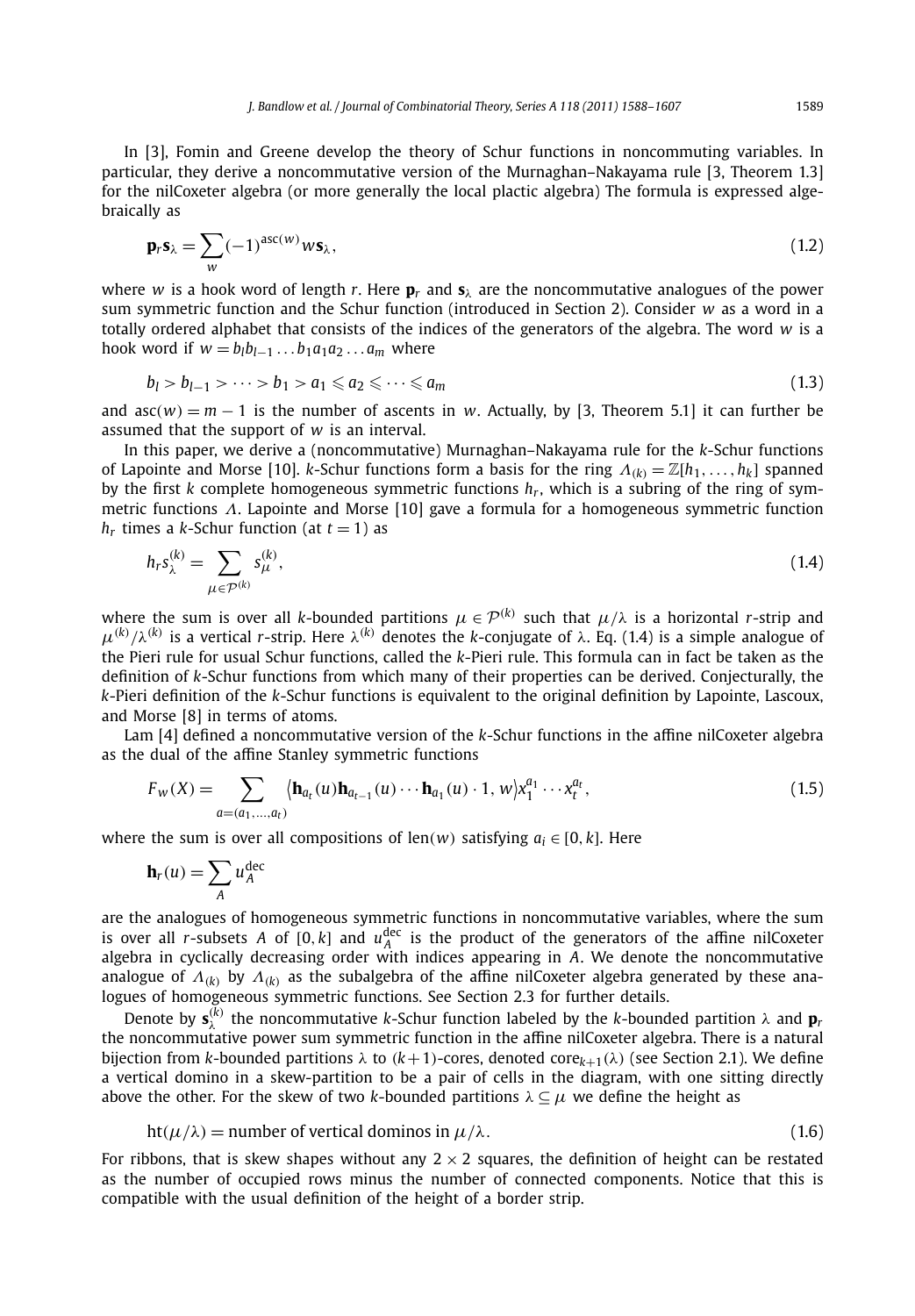**Definition 1.1.** The skew of two *k*-bounded partitions,  $\mu/\lambda$ , is called a *k*-ribbon of size r if  $\mu$  and  $\lambda$ satisfy the following properties:

- (0) (containment condition)  $\lambda \subseteq \mu$  and  $\lambda^{(k)} \subseteq \mu^{(k)}$ ;
- (1) (size condition)  $|\mu/\lambda| = r$ ;
- (2) (ribbon condition) core $k+1(\mu)/\text{core}_{k+1}(\lambda)$  is a ribbon;
- (3) (connectedness condition)  $\text{core}_{k+1}(\mu)/\text{core}_{k+1}(\lambda)$  is *k*-connected (see Definition 2.3);
- (4) (height statistics condition)  $ht(\mu/\lambda) + ht(\mu^{(k)}/\lambda^{(k)}) = r 1$ .

Our main result is the following theorem.

**Theorem 1.2.** For  $1 \leqslant r \leqslant k$  and  $\lambda$  a k-bounded partition, we have

$$
\mathbf{p}_r \mathbf{s}_{\lambda}^{(k)} = \sum_{\mu} (-1)^{\text{ht}(\mu/\lambda)} \mathbf{s}_{\mu}^{(k)},
$$

*where the sum is over all k-bounded partitions μ such that μ/λ is a k-ribbon of size r.*

If *k* is sufficiently large, then  $\mu/\lambda$  satisfies Definition 1.1 is equivalent to  $\mu/\lambda$  is a connected ribbon of size *r* (as a skew partition). Hence for *k* sufficiently large, Theorem 1.2 implies Eq. (1.1).

Let  $\lambda$ , *ν* be *k*-bounded partitions of the same size and  $\ell$  the length of *ν*. A *k*-ribbon tableau of shape  $\lambda$  and type  $\nu$  is a filling, *T*, of the cells of  $\lambda$  with the labels  $\{1, 2, \ldots, \ell\}$  which satisfies the following conditions for all  $1 \leqslant i \leqslant \ell$ :

- (i) the shape of the restriction of *T* to the cells labeled 1*,...,i* is a partition, and
- (ii) the skew shape  $r_i$ , which is the restriction of *T* to the cells labeled *i*, is a *k*-ribbon of size  $v_i$ .

We also define

$$
\chi_{\lambda,\nu}^{(k)} = \sum_{T} \left( \prod_{i=1}^{\ell} (-1)^{\text{ht}(r_i)} \right),
$$

where the sum is over all *k*-ribbon tableaux *T* of shape *λ* and type *ν*.

Iterating Theorem 1.2 gives the following corollary. We remark that this formula may also be considered as a definition of the *k*-Schur functions.

**Corollary 1.3.** *For ν a k-bounded partition, we have*

$$
\mathbf{p}_{\nu} = \sum_{\lambda \in \mathcal{P}^{(k)}} \chi_{\lambda,\nu}^{(k)} \mathbf{s}_{\lambda}^{(k)}.
$$

All notation and definitions regarding our main Theorem 1.2 are given in Section 2. In Section 2 we also see that there is a ring isomorphism

$$
\iota: \mathbf{\Lambda}_{(k)} \to \Lambda_{(k)}
$$

sending the noncommutative symmetric functions to their symmetric function counterpart. This leads us to the following corollary.

**Corollary 1.4.** *Theorem* 1.2 *and Corollary* 1.3 *also hold when replacing* **p***<sup>r</sup> by the power sum symmetric function p<sub>r</sub>, and*  $\mathbf{s}_{\lambda}^{(k)}$  *by the k-Schur function*  $s_{\lambda}^{(k)}$ *.*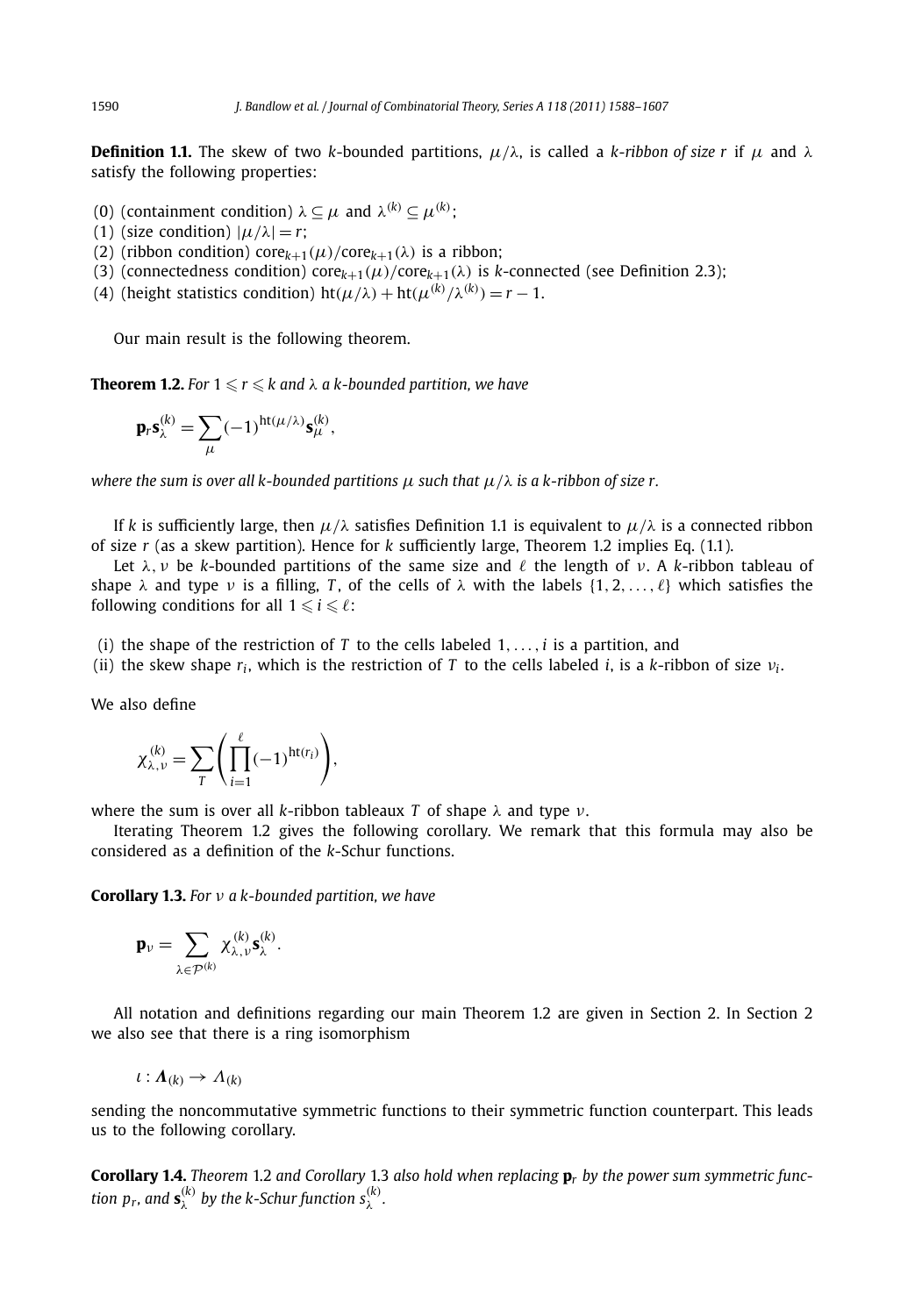Dual *k*-Schur functions  $\mathfrak{S}_{\lambda}^{(k)}$  indexed by *k*-bounded partitions  $\lambda$  form a basis of the quotient space *Λ*<sup>(*k*)</sup> = *Λ*/(*p<sub>r</sub>* | *r* > *k*) = *Λ*/(*m*<sub>*λ*</sub> | *λ*<sub>1</sub> > *k*) (they correspond to the affine Stanley symmetric functions indexed by Grassmannian elements). The Hall inner product  $\langle \cdot, \cdot \rangle : A \times A \to \mathbb{Q}$  defined by  $\langle h_\lambda, m_\mu \rangle =$  $\langle s_\lambda, s_\mu\rangle = \delta_{\lambda,\mu}$ , can be restricted to  $\langle \cdot, \cdot\rangle : A_{(k)} \times A^{(k)} \to \mathbb{Q}$ , so that  $s_\lambda^{(k)}$  and  $\mathfrak{S}_{\mu}^{(k)}$  form dual bases  $\langle s_{\lambda}^{(k)}, \mathfrak{S}_{\mu}^{(k)} \rangle = \delta_{\lambda,\mu}$ . Let  $z_{\lambda}$  be the size of the centralizer of any permutation of cycle type  $\lambda$ . Then *z*<sub>λ</sub>, *p*<sub>*μ*</sub> $\rangle$  = *z*<sub>λ</sub>δ<sub>λ, *μ*</sub>.

**Corollary 1.5.** *For ν a k-bounded partition, we have*

$$
\mathfrak{S}_{\nu}^{(k)} = \sum_{\lambda \in \mathcal{P}^{(k)}} \frac{1}{z_{\lambda}} \chi_{\nu,\lambda}^{(k)} p_{\lambda}.
$$

**Proof.** Denote by  $b_{\nu,\lambda}^{(k)}$  the coefficient of  $p_{\lambda}$  in  $\mathfrak{S}_{\nu}^{(k)}$ , that is,  $\mathfrak{S}_{\nu}^{(k)} = \sum_{\lambda} b_{\nu,\lambda}^{(k)} p_{\lambda}$ . Then, using Corollary 1.3 we have

$$
z_{\lambda}b_{\nu,\lambda}^{(k)} = \langle p_{\lambda}, \mathfrak{S}_{\nu}^{(k)} \rangle = \left\langle \sum_{\mu} \chi_{\mu,\lambda}^{(k)} s_{\mu}^{(k)}, \mathfrak{S}_{\nu}^{(k)} \right\rangle = \chi_{\nu,\lambda}^{(k)}.
$$

Since the product of two *k*-bounded power symmetric functions is again a *k*-bounded power symmetric function, the expansion of the dual *k*-Schur functions in terms of *pλ* of Corollary 1.5 is better suited for multiplication than the expansion in terms of monomial symmetric functions. The product of two *k*-bounded monomial symmetric functions is a sum of monomial symmetric functions which are not necessarily *k*-bounded.

The classical Murnaghan–Nakayama rule (corresponding to sufficiently large *k*) has implications for representation theory. The well-known Frobenius map sends a representation *V* of the symmetric group  $S_n$  to the symmetric function

$$
\sum_{\mu}\frac{\chi_V(\mu)}{z_\mu}p_\mu,
$$

where  $\chi_V(\mu)$  is the character of *V* evaluated on the conjugacy class of type  $\mu$ . This map sends the irreducible representation *Vλ* to the Schur function *sλ*. Therefore, whenever a Schur-positive symmetric function is expanded in terms of the power-sum basis, the coefficients can be interpreted as the character of some corresponding representation. However, this does not apply to Corollary 1.5, since the functions  $\mathfrak{S}_\lambda^{(k)}$  are not Schur positive. The possibility of a different form of a *k*-Murnaghan–Nakayama rule that would have representation theoretical implications is discussed in Section 5.

The paper is organized as follows. In Section 2 we introduce all notation and definitions. In particular, we define the various noncommutative symmetric functions. In Section 3 we prove Theorem 3.1, which is the analogue of Theorem 1.2 formulated in terms of the nilCoxeter algebra. In Section 4 it is shown that Theorems 1.2 and 3.1 are equivalent. We conclude in Section 5 with some related open questions. In Appendices A and B we list some tables for  $\chi^{(k)}_{\lambda,\mu}$  and its dual version  $\tilde{\chi}^{(k)}_{\lambda,\mu}$ .

### **2. Notation**

In this section we give all necessary definitions.

#### *2.1. Partitions and cores*

A sequence  $\lambda = (\lambda_1, \lambda_2, \dots, \lambda_\ell)$  is a partition if  $\lambda_1 \geq \lambda_2 \geq \dots \geq \lambda_\ell > 0$ . We say that  $\ell$  is the length of  $\lambda$  and  $|\lambda| = \lambda_1 + \cdots + \lambda_\ell$  is its size. A partition  $\lambda$  is *k*-bounded if  $\lambda_1 \leq k$ . We denote by  $\mathcal{P}^{(k)}$  the set of all *k*-bounded partitions.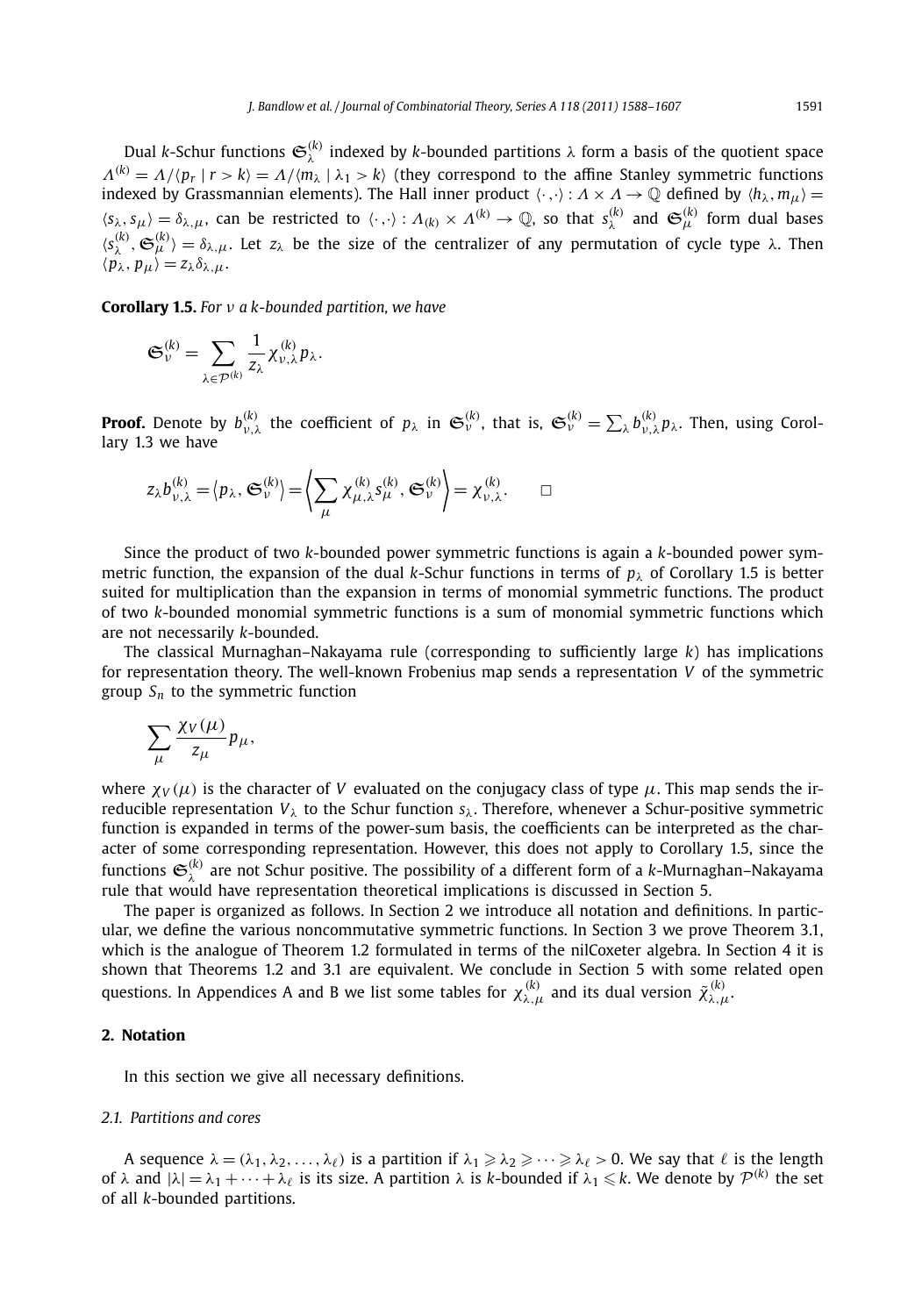One may represent a partition *λ* by its partition diagram, which contains *λ<sup>i</sup>* boxes in row *i*. The conjugate  $\lambda^t$  corresponds to the diagram with rows and columns interchanged. We use French convention and label rows in decreasing order from bottom to top. For example



correspond to the partition *(*3*,* 1*)* and its conjugate *(*2*,* 1*,* 1*)*, respectively.

For two partitions *λ* and *μ* whose diagrams are contained, that is *λ* ⊆ *μ*, we denote by *μ/λ* the skew partition consisting of the boxes in  $\mu$  not contained in  $\lambda$ . A ribbon is a skew shape which does not contain any  $2 \times 2$  squares. An *r*-border strip is a connected ribbon with *r* boxes.

A partition *λ* is an *r*-core if no *r*-border strip can be removed from *λ* such that the result is again a partition. For example

$$
\begin{array}{c}\n\Box \\
\Box \\
\Box\n\end{array}
$$
\n(2.1)

is a 4-core. We denote the set of all  $r$ -cores by  $C_r$ .

For a cell  $c = (i, j) \in \lambda$  in row *i* and column *j* we define its hook length to be the number of cells in row *i* of *λ* to the right of *c* plus the number of cells in column *j* of *λ* weakly above *c* (including *c*). An alternative definition of an *r*-core is a partition without any cells of hook length equal to a multiple of *r* [12, Ch. 1, Ex. 8]. The content of cell  $c = (i, j)$  is given by  $j - i$  (mod *r*).

There exists a bijection [9]

$$
core_{k+1}: \mathcal{P}^{(k)} \to \mathcal{C}_{k+1} \tag{2.2}
$$

from *k*-bounded partitions to  $(k+1)$ -cores defined as follows. Let  $\lambda \in \mathcal{P}^{(k)}$  considered as a set of cells. Starting from the smallest row, check whether there are any cells of hook length greater than *k*. If so, slide the row and all those in the rows below to the right by the minimal amount so that none of cells in that row have a hook length greater than *k*. Then continue the procedure with the rows below. The positions of the cells define a skew partition and the outer partition is a *(k* + 1*)*-core.

The inverse map  $\text{core}_{k+1}^{-1}: \mathcal{C}_{k+1} \to \mathcal{P}^{(k)}$  is slightly easier to compute. The partition  $\text{core}_{k+1}^{-1}(k)$  is of the same length as the  $(k + 1)$ -core  $\kappa$  and the *i*th entry of the partition is the number of cells in the *i*th row of *κ* which have a hook smaller or equal to *k*.

Let  $\lambda \in \mathcal{P}^{(k)}$ . Then the *k*-conjugate  $\lambda^{(k)}$  of  $\lambda$  is defined as  $\text{core}_{k+1}^{-1}(\text{core}_{k+1}(\lambda)^t)$ .

**Example 2.1.** For  $k = 3$ , take  $\lambda = (3, 2, 1, 1) \in \mathcal{P}^{(k)}$  so that



which is the 4-core in (2.1) (where we have drawn the original boxes of  $\lambda$  in bold). To obtain the *k*-conjugate  $λ$ <sup>(3)</sup> of  $λ$  we calculate



#### *2.2. Affine nilCoxeter algebra*

The affine nilCoxeter algebra  $A_k$  is the algebra over  $\mathbb Z$  generated by  $u_0, u_1, \ldots, u_k$  satisfying

$$
u_i^2 = 0 \qquad \text{for } i \in [0, k],
$$
  
\n
$$
u_i u_{i+1} u_i = u_{i+1} u_i u_{i+1} \quad \text{for } i \in [0, k],
$$
  
\n
$$
u_i u_j = u_j u_i \qquad \text{for } i, j \in [0, k] \text{ such that } |i - j| \ge 2,
$$
\n(2.3)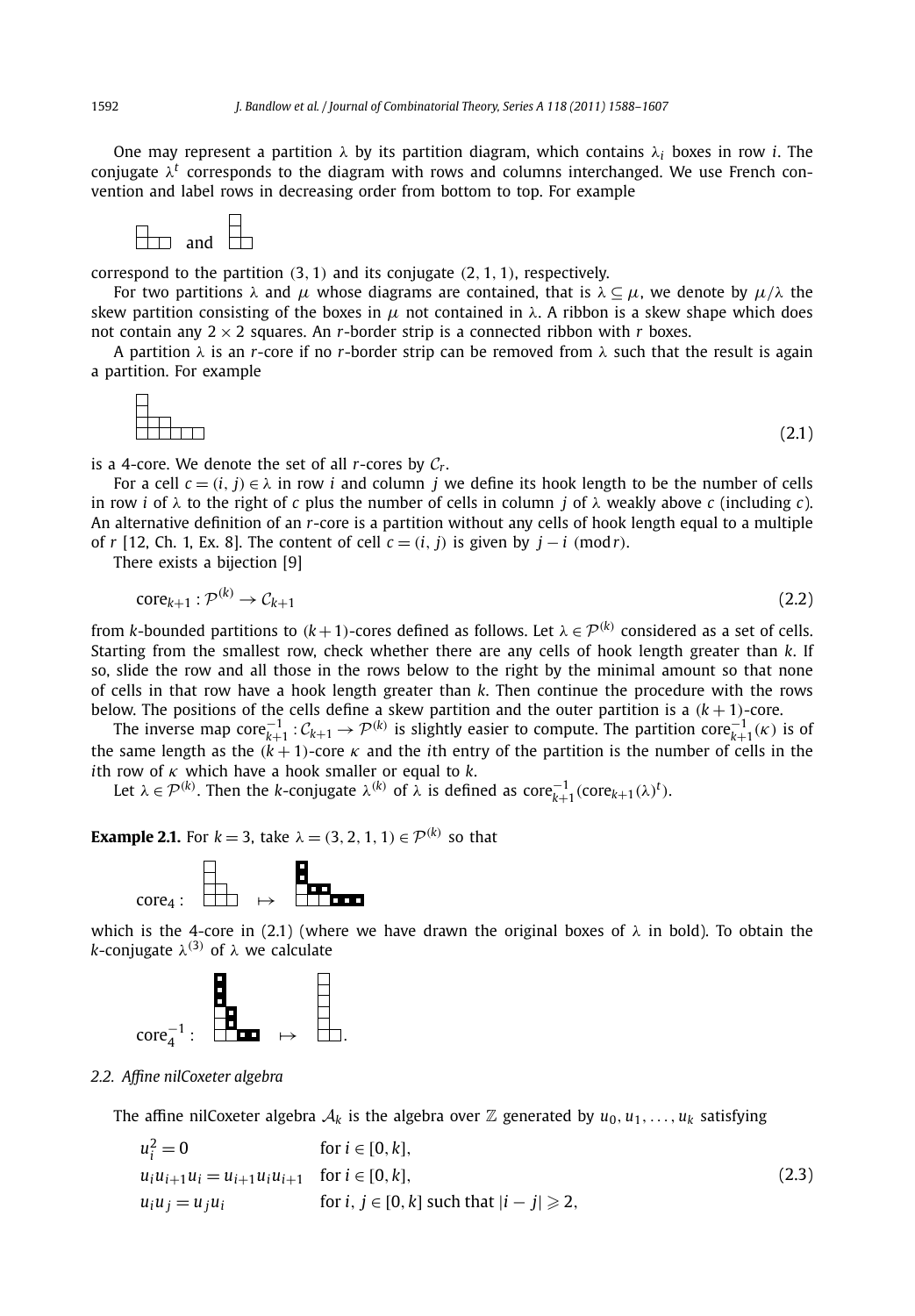where all indices are taken modulo  $k + 1$ . We view the indices  $i \in [0, k]$  as living on a circle, with node *i* being adjacent to nodes *i* − 1 and *i* + 1 (modulo *k* + 1). As with Coxeter groups, we have a notion of reduced words of elements  $u \in A_k$  as the shortest expressions in the generators. If  $u =$  $u_i_1 \cdots u_{i_m}$  is a reduced expression, we call  $\{i_1, \ldots, i_m\}$  the support of *u* denoted supp $(u)$  (which is independent of the reduced word and only depends on  $u$  itself). Also,  $i_1 \ldots i_m$  is the corresponding reduced word and  $len(u) = m$  is the length of *u*.

A word *w* in the letters [0*,k*] is cyclically decreasing (resp. increasing) if the length of *w* is at most *k*, every letter appears at most once, and if  $i, i - 1 \in w$  then *i* occurs before (resp. after)  $i - 1$ . Note that since  $u_i$  and  $u_j$  commute if *i* is not adjacent to *j*, all cyclically decreasing (resp. increasing) words *w* with the same support give rise to the same affine nilCoxeter group element *<sup>i</sup>*∈*<sup>w</sup> ui* . For a proper subset  $A \subsetneq [0, k]$  we define  $u_A^{\text{dec}} \in A_k$  (resp.  $u_A^{\text{inc}} \in A_k$ ) to be the element corresponding to cyclically decreasing (resp. increasing) words with support *A*.

**Example 2.2.** Take  $k = 6$  and  $A = \{0, 2, 3, 4, 6\}$ . Then  $u_A^{\text{dec}} = (u_0 u_6)(u_4 u_3 u_2) = (u_4 u_3 u_2)(u_0 u_6)$  and  $u_A^{\text{inc}} = (u_6 u_0)(u_2 u_3 u_4) = (u_2 u_3 u_4)(u_6 u_0).$ 

If  $u \in A_k$  is supported on a proper subset *S* of [0, *k*], then we specify a canonical interval  $I_S$ which contains the subset *S*. Identify the smallest element *a* (from the numbers 0 through *k* with the integer order) which does not appear in *S*. Then the canonical cyclic interval which we choose orders the elements

 $a+1 < a+2 < \cdots < k < 0 < 1 < \cdots < a-1$ 

(where we identify *k* and −1 when necessary).

**Definition 2.3.** An element  $u \in A_k$  (resp. word *w*) is *k*-connected if its support *S* is an interval in  $I_s$ .

**Example 2.4.** For  $k = 6$ , the word  $w = 0605$  is *k*-connected, whereas  $w = 06052$  is not.

Suppose  $u \in A_k$  has support  $S \subsetneq [0, k]$ . We say that *u* corresponds to a hook word if it has a reduced word *w* of the form of Eq. (1.3) with respect to the canonical order  $I<sub>S</sub>$ . In this case we denote by  $asc(u)$  or  $asc(w)$  the number of ascents  $asc_{I_s}(w)$  in the canonical order.

**Example 2.5.** Take  $u = u_3 u_2 u_6 u_0 u_4 \in A_6$ . In this case  $S = \{0, 2, 3, 4, 6\}$  and  $I_S$  is given by 2 < 3 < 4 <  $5 < 6 < 0$ . The word  $w = (3)(2460)$  is a hook word with respect to  $I_s$  and  $asc(u) = 3$ .

The generators  $u_i$  in the nilCoxeter algebra  $A_k$  act on a  $(k+1)$ -core  $v \in C_{k+1}$  by

$$
u_i \cdot v = \begin{cases} v & \text{with all corner cells of content } i \text{ added if they exist,} \\ 0 & \text{otherwise.} \end{cases} \tag{2.4}
$$

This action is extended to the rest of the algebra  $A_k$  and can be shown to be consistent with the relations of the generators. Under the bijection core $_{k+1}^{-1}$  to *k*-bounded partitions only the topmost box added to diagram survives. The action of *ui* on a *k*-bounded partition *λ* under core*k*+<sup>1</sup> is denoted *ui* · *λ*.

**Example 2.6.** Taking  $v = \text{core}_4(\lambda)$  from Example 2.1 we obtain



where the boxes added by  $u_2$  of content 2 are indicated in bold.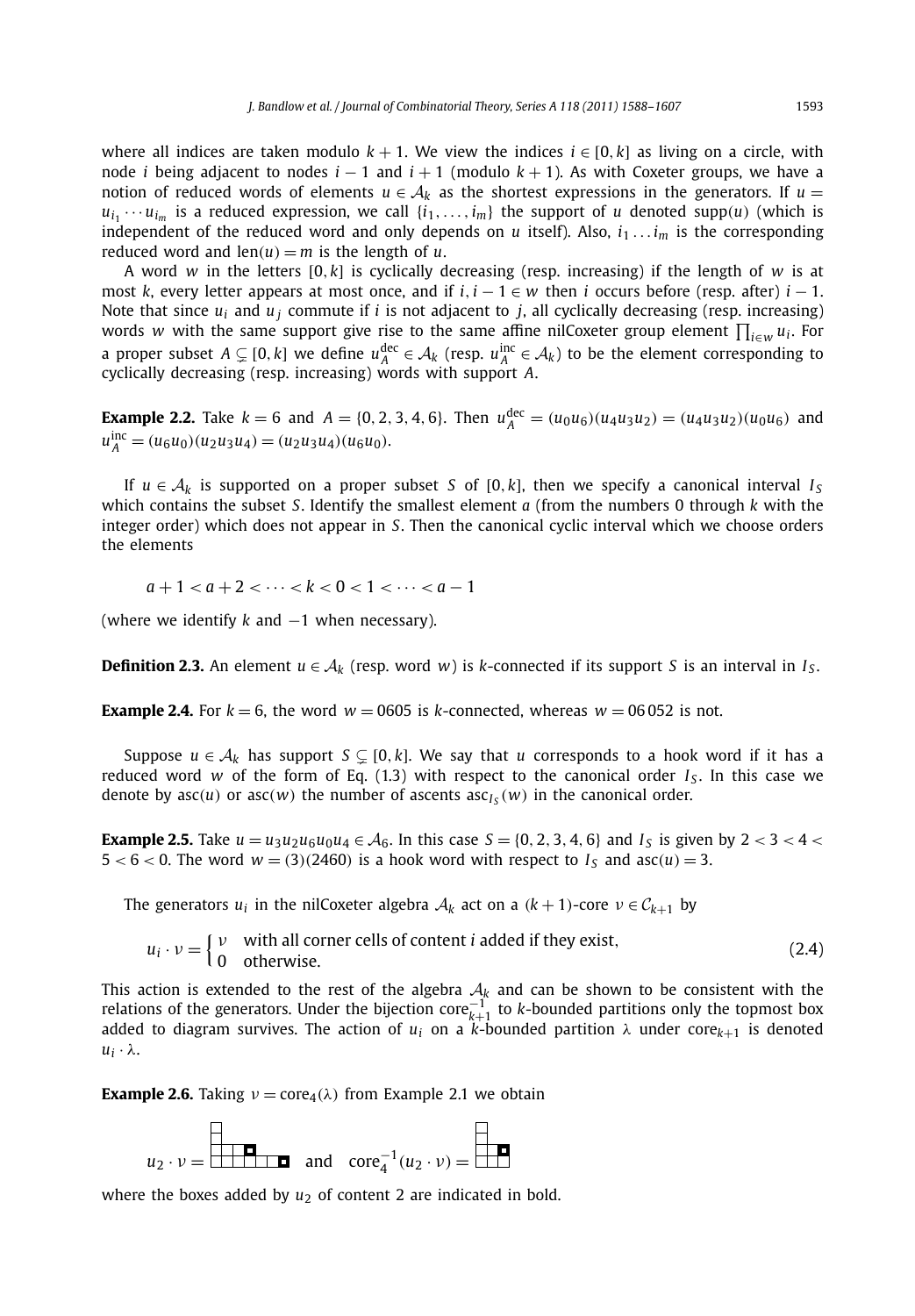#### *2.3. Noncommutative symmetric functions*

We now give the definition of the noncommutative symmetric functions  $\mathbf{e}_r$ ,  $\mathbf{h}_r$ ,  $\mathbf{s}_{(r-i+1)}$ ,  $\mathbf{p}_r$ , and  $\mathbf{s}_{\lambda}^{(k)}$  in terms of the affine nilCoxeter algebra.

Following Lam [4], for  $r = 1, \ldots, k$ , we define the noncommutative homogeneous symmetric functions

$$
\mathbf{h}_r = \sum_{A \in \binom{[0,k]}{r}} u_A^{\text{dec}},
$$

where  $u_A^{\text{dec}}$  is a cyclically decreasing element with support *A* as defined in Section 2.2. We take as a defining relation for the elements  $\mathbf{e}_r$  the equation  $\sum_{i=0}^r(-1)^i\mathbf{e}_{r-i}\mathbf{h}_i=0$ . It can be shown [4, Proposition 16] that then

$$
\mathbf{e}_r = \sum_{A \in \binom{[0,k]}{r}} u_A^{\mathrm{inc}},
$$

where  $u_A^{\text{inc}}$  is a cyclically increasing element with support *A*. More generally, the hook Schur functions for  $r \leqslant k$  are given by

$$
\mathbf{s}_{(r-i,1^i)} = \mathbf{h}_{r-i}\mathbf{e}_i - \mathbf{h}_{r-i+1}\mathbf{e}_{i-1} + \cdots + (-1)^i \mathbf{h}_r
$$

and we will demonstrate in Corollary 3.5 (below) that these elements may also be expressed as a sum over certain words.

The noncommutative power sum symmetric functions for  $1 \leqslant r \leqslant k$  are defined through the analogue of a classical identity with ribbon Schur functions

$$
\mathbf{p}_r = \sum_{i=0}^{r-1} (-1)^i \mathbf{s}_{(r-i,1^i)}.
$$

Lam [4, Proposition 8] proved that, even though the variables  $u_i$  do not commute, the elements **h***<sup>r</sup>* for 1 - *r* - *k* commute and consequently, so do the other elements **e***r*, **p***r*, **s***(r*−*i,*1*i)* we have defined in terms of the **h**<sub>*r*</sub>. We define  $\Lambda(k) = \mathbb{Z}[\mathbf{h}_1, \dots, \mathbf{h}_k]$  to be the noncommutative analogue of  $\Lambda(k) =$  $\mathbb{Z}[h_1,\ldots,h_k].$ 

We define the noncommutative *k*-Schur functions  $\mathbf{s}_{\lambda}^{(k)}$  by the noncommutative analogue of the *k*-Pieri rule (1.4). Let us denote by  $\mathcal{H}_f^{(k)}$  the set of all pairs  $(\mu, \lambda)$  of *k*-bounded partitions  $\mu, \lambda$  such that *μ*/ $λ$  is a horizontal *r*-strip and  $μ^{(k)}/λ^{(k)}$  is a vertical *r*-strip (which describes the summation in the *k*-Pieri rule). Then for a *k*-bounded partition *λ* we require that

$$
\mathbf{h}_r \mathbf{s}_{\lambda}^{(k)} = \sum_{\mu: (\mu, \lambda) \in \mathcal{H}_r^{(k)}} \mathbf{s}_{\mu}^{(k)}.
$$
 (2.5)

This definition can be used to expand the  $h_\mu$  elements in terms of the elements  $s_\lambda^{(k)}$ . The transition matrix is described by the number of *k*-tableaux of given shape and weight (see [9]). Since this matrix is unitriangular, this system of relations can be inverted over the integers and hence  $\{s_\lambda^{(k)} | \lambda \in \mathcal{P}^{(k)}\}$ forms a basis of *Λ(k)*.

As shown in [9,5], for  $1 \leq r \leq k$ , we have if  $(\mu, \lambda) \in H_r^{(k)}$ , then there is a cyclically decreasing element  $u \in A_k$  of length *r* such that  $\mu = u \cdot \lambda$ . Moreover, if  $u \in A_k$  is cyclically decreasing and  $\mu = u \cdot \lambda \neq 0$ , then  $(\mu, \lambda) \in \mathcal{H}_r^{(k)}$ .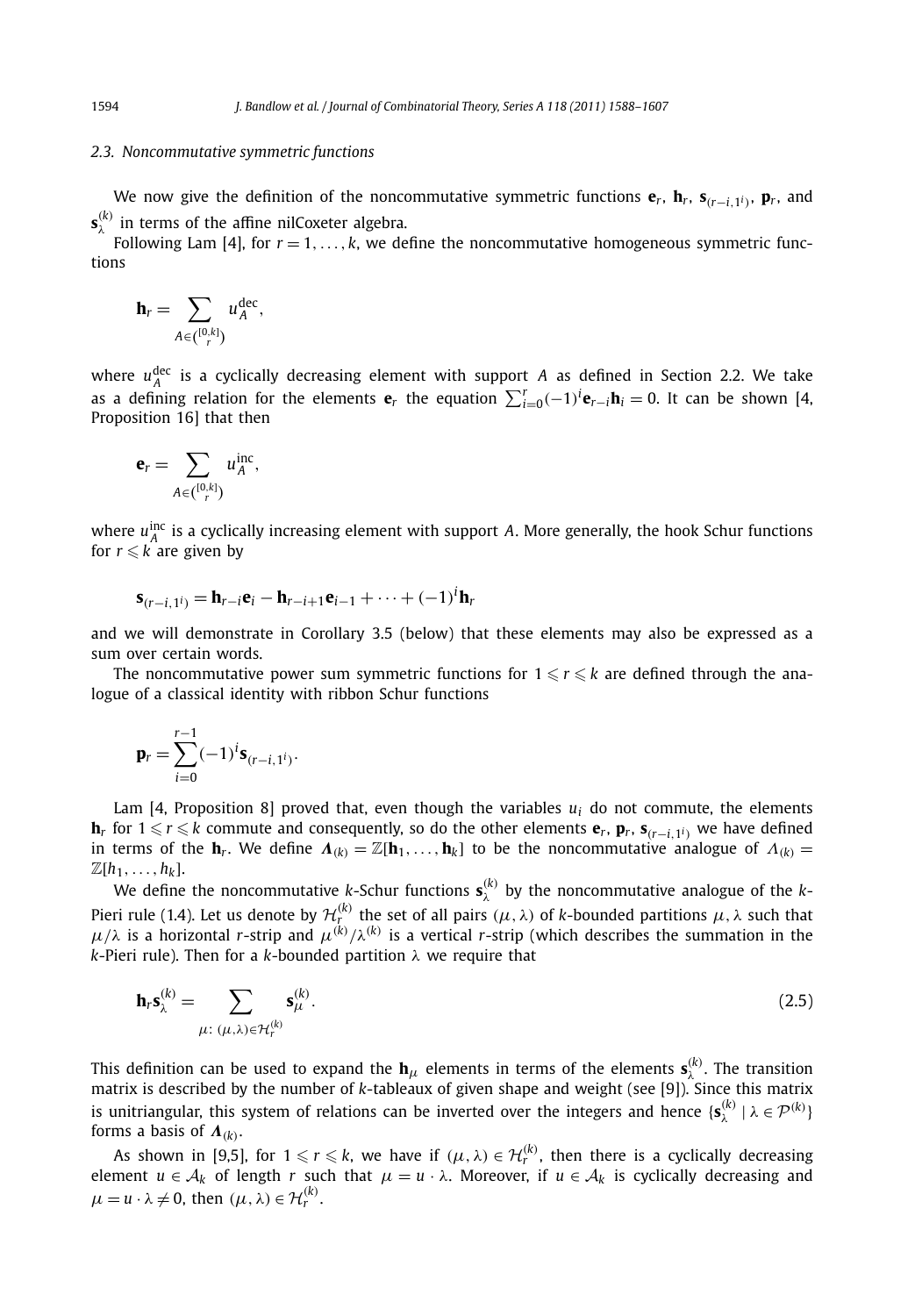**Example 2.7.** Take  $\lambda = (3, 3, 1, 1) \in \mathcal{P}^{(3)}$  and  $u = u_0 u_3$ . Then

$$
\text{core}_4(\lambda) = \boxed{\begin{array}{|c|c|c|c|}\n\hline\n\text{core}_4(\lambda) & \text{and} & u \cdot \text{core}_4(\lambda) = \boxed{\begin{array}{|c|c|c|}\n\hline\n\text{term} & \text{and} \\
\hline\n\text{to} & u & \text{core}_4(\lambda) = \boxed{\begin{array}{|c|c|}\n\hline\n\text{term} & \text{from} \\
\hline\n\text{term} & u & \text{core}_4(\lambda) = \boxed{\begin{array}{|c|c|}\n\hline\n\text{term} & \text{from} \\
\hline\n\text{term} & u & \text{core}_4(\lambda) = \boxed{\begin{array}{|c|c|}\n\hline\n\text{term} & \text{from} \\
\hline\n\text{term} & u & \text{core}_4(\lambda) = \boxed{\begin{array}{|c|c|}\n\hline\n\text{term} & \text{from} \\
\hline\n\text{term} & u & \text{core}_4(\lambda) = \boxed{\begin{array}{|c|c|}\n\hline\n\text{term} & \text{from} \\
\hline\n\text{term} & u & \text{core}_4(\lambda) = \boxed{\begin{array}{|c|c|}\n\hline\n\text{term} & \text{from} \\
\hline\n\text{term} & u & \text{core}_4(\lambda) = \boxed{\begin{array}{|c|c|}\n\hline\n\text{term} & \text{from} \\
\hline\n\text{term} & u & \text{core}_4(\lambda) = \boxed{\begin{array}{|c|c|}\n\hline\n\text{term} & \text{from} \\
\hline\n\text{term} & u & \text{core}_4(\lambda) = \boxed{\begin{array}{|c|c|}\n\hline\n\text{term} & \text{from} \\
\hline\n\text{term} & u & \text{core}_4(\lambda) = \boxed{\begin{array}{|c|c|}\n\hline\n\text{term} & \text{from} \\
\hline\n\text{term} & u & \text{core}_4(\lambda) = \boxed{\begin{array}{|c|c|c|}\n\hline\n\text{term} & \text{from} \\
\hline\n\text{term} & u & \text{core}_
$$

Hence, we may rewrite (2.5) as

$$
\mathbf{h}_r \mathbf{s}_\lambda^{(k)} = \sum_{\mu:~(\mu,\lambda) \in \mathcal{H}_r^{(k)}} \mathbf{s}_\mu^{(k)} = \sum_{A \in \binom{[0,k]}{r}} \mathbf{s}_{u_A^{\text{dec}} \cdot \lambda}^{(k)},
$$

where we assume  $\mathbf{s}_{u_A^{\text{dec}},\lambda}^{(k)} = 0$  if  $u_A^{\text{dec}} \cdot \lambda = 0$ . The elements  $\mathbf{h}_r = \sum_{A \in \binom{[0,k]}{r}} u_A^{\text{dec}}$  generate  $\mathbf{\Lambda}_{(k)}$ , and therefore more generally for any element  $\mathbf{f} = \sum_{u} c_u u \in \mathbf{\Lambda}_{(k)}$  with  $u \in \mathcal{A}_k$  and  $c_u \in \mathbb{Z}$ 

$$
\mathbf{fs}_{\lambda}^{(k)} = \sum_{u} c_u \mathbf{s}_{u \cdot \lambda}^{(k)}.
$$
 (2.6)

Since all of the noncommutative symmetric functions in this section commute and satisfy the same defining relations as their commutative counterparts, there is a ring isomorphism

$$
\iota: \mathbf{\Lambda}_{(k)} \to \Lambda_{(k)}
$$

 ${\bf s}$  sending  ${\bf h}_r \mapsto h_r$ ,  ${\bf e}_r \mapsto e_r$ ,  ${\bf p}_r \mapsto p_r$ ,  ${\bf s}_{\lambda}^{(k)} \mapsto s_{\lambda}^{(k)}$ .

#### **3. Main result: Murnaghan–Nakayama rule in terms of words**

We now restate Theorem 1.2 in terms of the action of words. This result is proved in the remainder of this section.

**Theorem 3.1.** For  $1 \leqslant r \leqslant k$  and  $\lambda$  a k-bounded partition, we have

$$
\mathbf{p}_r \mathbf{s}_{\lambda}^{(k)} = \sum_{(w,\mu)} (-1)^{\mathrm{asc}(w)} \mathbf{s}_{\mu}^{(k)},\tag{3.1}
$$

*where the sum is over all pairs*  $(w, \mu)$  *of reduced words w in the affine nilCoxeter algebra*  $A_k$  *and k-bounded partitions μ satisfying*

 $(1')$  (*size condition*) len $(w) = r$ ;

(2 ) (*ribbon condition*) *w is a hook word*;

(3 ) (*connectedness condition*) *w is k-connected*;

(4<sup>'</sup>) (weak order condition)  $μ = w · λ$ .

In Section 4 we will show the equivalence of Theorems 1.2 and 3.1.

The proof of Theorem 3.1 essentially amounts to computing an expression for  $\mathbf{p}_r$  in terms of words. Since all words involved will be of length  $\leqslant k$ , there will be a canonical order on the support as introduced in Section 2.2. The statistic asc*(w)*, and the property of being a hook word, will always be in terms of this canonical ordering.

**Lemma 3.2.** For  $0 \leqslant i \leqslant r \leqslant k$ ,

$$
\mathbf{h}_{r-i}\mathbf{e}_i = \sum_{w} w,\tag{3.2}
$$

*where the sum is over all words w satisfying*  $(1')$ *,*  $(2')$  *with respect to the canonical order, and*  $asc(w) \in$ {*i* − 1*,i*}*.*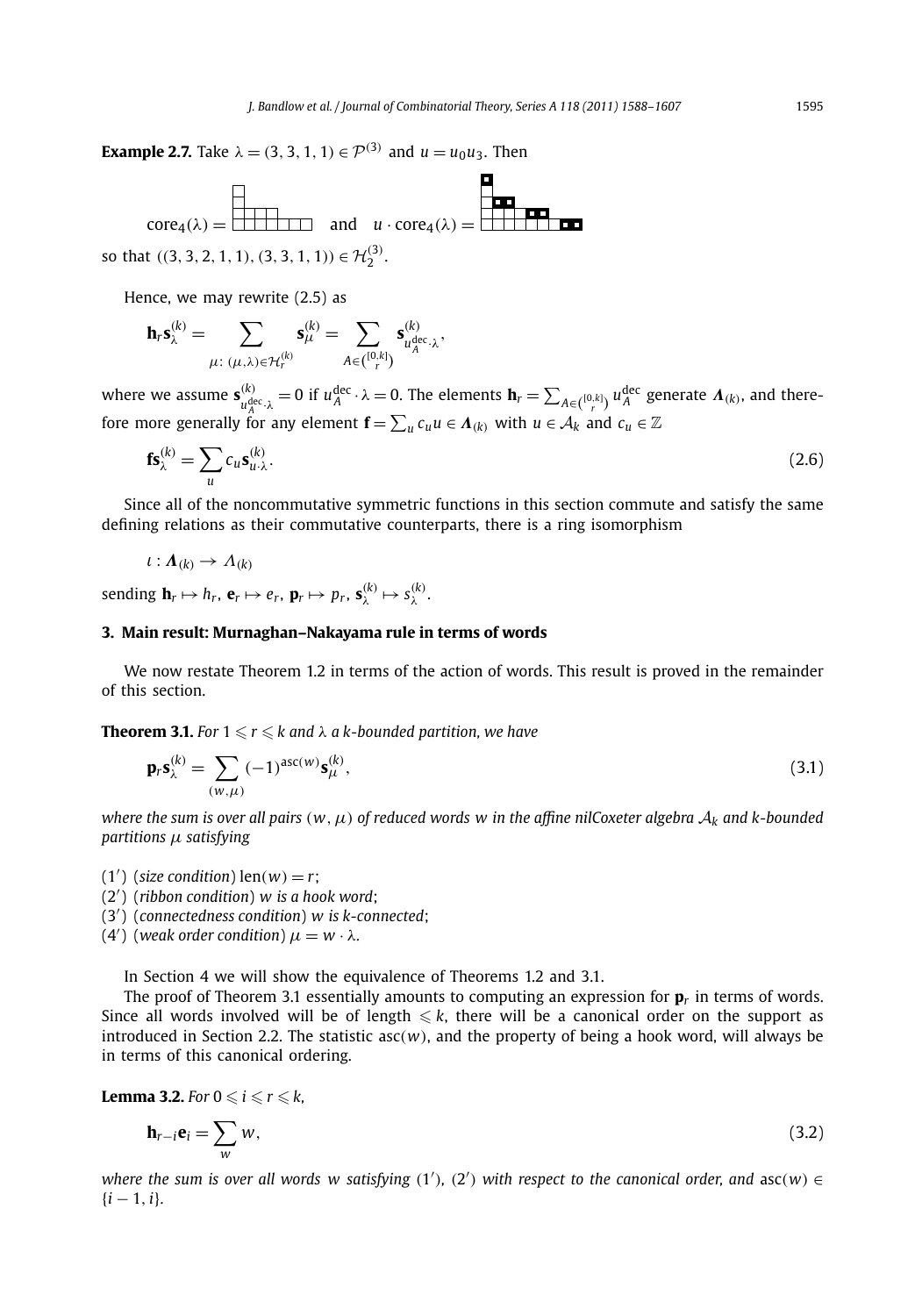**Proof.**  $h_{r-i}$  is the sum over all cyclically decreasing nilCoxeter group elements of length  $r-i$  and  $e_i$ is the sum over all cyclically increasing nilCoxeter group elements of length *i*. Hence

$$
\mathbf{h}_{r-i}\mathbf{e}_i = \sum_{\substack{(u,v) \\ u \text{ cycl. dec., } |u|=r-i \\ v \text{ cycl. inc., } |v|=i}} u v.
$$

Rearrange each *u* and *v* so that they together form a hook with respect to the canonical order associated to the set supp $(u) \cup$  supp $(v)$ . Either the last letter of *u* is smaller than the first letter of *v*, in which case the total ascent is *i*, or the last letter of  $u$  is bigger than the first letter in  $v$ , in which case the total number of ascents is *i* − 1. This yields a bijection between hook words in the canonical order and pairs appearing in this sum with the number of ascents in  $\{i, i - 1\}$ . In the corner case  $i = 0$  (resp.  $i = r$ ) the number of ascents can only be 0 (resp.  $r - 1$  due to the fact that the words are of length  $r$ ).  $\Box$ 

**Example 3.3.** Take  $k = 8$ ,  $u = (u_1u_0u_8)(u_5u_4)$  and  $v = (u_2u_3)(u_0)$ , so that  $i = 3$  and  $r = 8$ . In this case the canonical order is  $7 < 8 < 0 < 1 < 2 < 3 < 4 < 5$  and we would write *uv* as  $uv =$  $[(u_5u_4)(u_1u_0u_8)][(u_0)(u_2u_3)]$ , giving rise to the word  $w = (5410)(8023)$  with  $i = 3$  ascents. If on the other hand  $u = (u_1u_0)(u_5u_4)$  and  $v = (u_2u_3)(u_8u_0)$ , so that  $i = 4$  and  $r = 8$ , then we would write  $uv = [(u_5u_4)(u_1u_0)][(u_5u_0)(u_2u_3)]$ , giving rise to the word  $w = (5410)(8023)$  with  $i - 1 = 3$  ascents.

**Remark 3.4.** Note that there may be multiplicities in (3.2) with respect to affine nilCoxeter group elements because there may be several hook words with the same number of ascents that are equivalent to the same affine nilCoxeter element. For example, *(*4*)(*20*)* and *(*0*)(*24*)* are two different hook words with exactly one ascent with respect to the interval  $I_{(0,2,4)} = \{2 < 4 < 0\}$ . Of course, they both correspond to the same affine nilCoxeter element since all letters in the word commute. The element with  $u = u_2$  and  $v = u_4 u_0$  would give rise to the hook word  $w = (240)$  with 2 ascents.

We can use this lemma to get an expression for hook Schur functions.

**Corollary 3.5.** For  $0 \leqslant i \leqslant r \leqslant k$ , the hook Schur function is

$$
\mathbf{s}_{(r-i,1^i)}=\sum_{w}w,
$$

where the sum is over all words  $w$  satisfying  $(1'), (2')$  with respect to the canonical order, and  $asc(w) = i$ .

**Proof.** From our definition of the noncommutative Schur functions indexed by a hook partition, it follows that

$$
\mathbf{s}_{(r-i,1^i)} = \mathbf{h}_{r-i}\mathbf{e}_i - \mathbf{h}_{r-i+1}\mathbf{e}_{i-1} + \cdots + (-1)^i \mathbf{h}_r.
$$

Hence by Lemma 3.2 the only words which do not appear in two terms with opposite signs are those that have  $asc(w) = i$ , which implies the corollary.  $\Box$ 

**Example 3.6.** Let  $k = 3$ . Then for  $r = 3$  and  $i = 1$  we have

$$
s_{2,1} = u_1 u_0 u_1 + u_2 u_1 u_2 + u_3 u_2 u_3 + u_0 u_3 u_0
$$
  
+ 
$$
u_1 u_3 u_0 + u_1 u_0 u_2 + u_2 u_0 u_1 + u_2 u_1 u_3 + u_3 u_1 u_2 + u_3 u_2 u_0 + u_0 u_2 u_3 + u_0 u_3 u_1.
$$

We can now write an expression for  $\mathbf{p}_r$  by using the definition.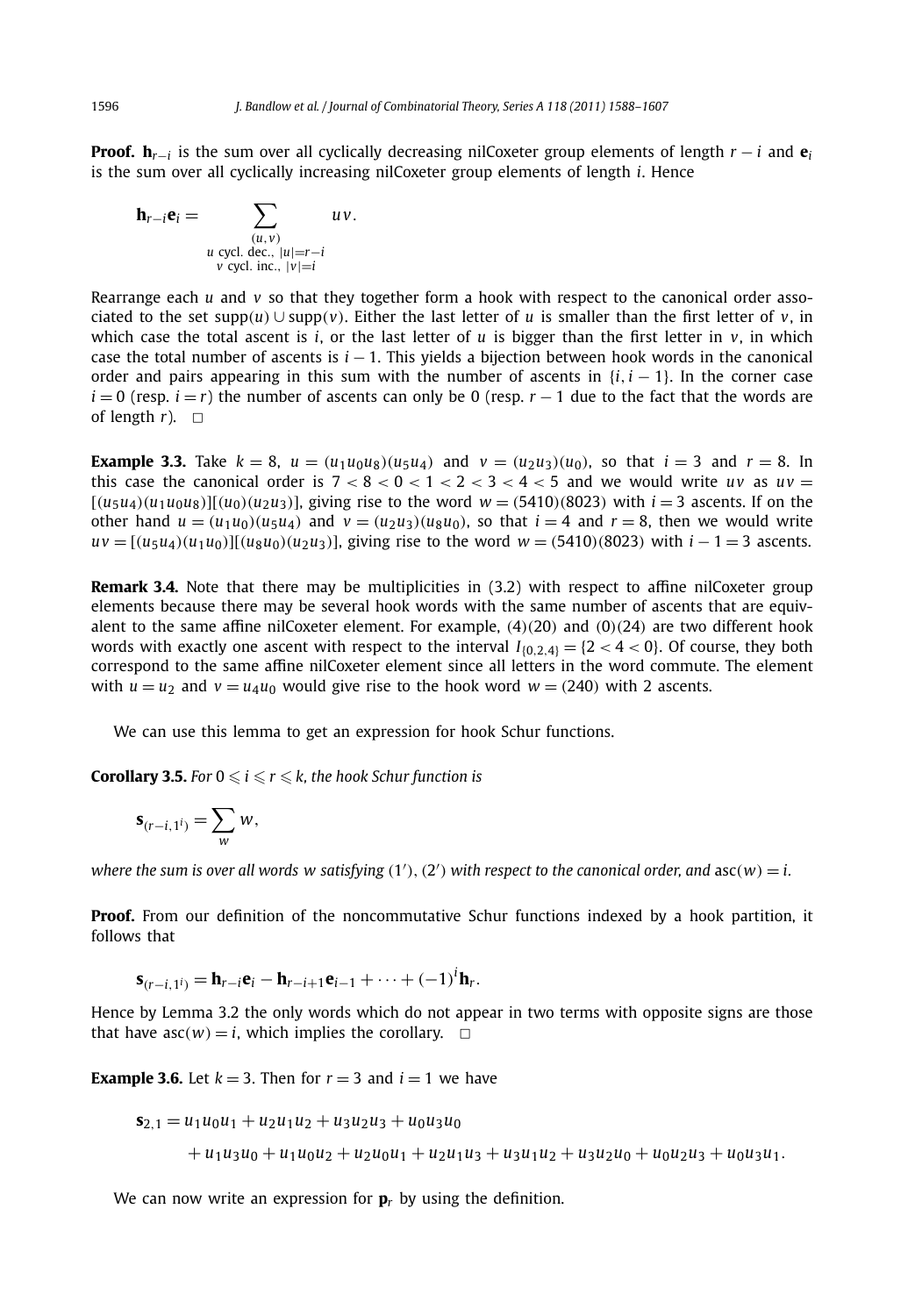**Corollary 3.7.** For  $1 \leqslant r \leqslant k$ ,

$$
\mathbf{p}_r = \sum_{w} (-1)^{asc(w)} w,
$$

*where the sum is over all words w satisfying (*1 *) and (*2 *) in the canonical order.*

**Proof.** This follows immediately from the definition

$$
\mathbf{p}_r = \sum_{i=0}^{r-1} (-1)^i \mathbf{s}_{(r-i,1^i)}.\quad \Box
$$

In fact, we may restrict our attention to those words in the sum also satisfying (3<sup>'</sup>) because it is possible to show that those not satisfying (3<sup>'</sup>) will cancel.

**Lemma 3.8.** For  $r \leq k$ ,

$$
\mathbf{p}_r = \sum_{w} (-1)^{asc(w)} w,
$$

*where the sum is over all words*  $w$  *satisfying*  $(1'), (2'),$  *and*  $(3').$ 

**Proof.** Since each canonical interval can be viewed as an interval of the finite nilCoxeter group, the sign-reversing involution described before [3, Theorem 5.1] still holds and there is a sign-reversing involution on the terms which do not satisfy (3<sup>'</sup>). Hence it suffices to sum only over terms which are connected cyclic intervals.  $\Box$ 

**Example 3.9.** Let  $k = 3$ . Then

$$
\mathbf{p}_2 = u_1 u_0 + u_2 u_1 + u_3 u_2 + u_0 u_3 - (u_1 u_2 + u_2 u_3 + u_3 u_0 + u_0 u_1).
$$

Theorem 3.1 now follows from the action of words on  $\mathbf{s}_{\lambda}^{(k)}$  given by Eq. (2.6).

#### **4. Equivalence of main theorems**

To show the equivalence of Theorems 1.2 and 3.1, we will show that a *k*-bounded partition *μ* satisfies conditions *(*0*)* through *(*4*)* of Definition 1.1 if and only if there exists a unique *w* such that the pair  $(w, \mu)$  satisfies conditions  $(1')$  through  $(4')$  of Theorem 3.1, and that such a *w* will satisfy  $asc(w) = ht(u/\lambda)$ .

#### *4.1. Primed implies unprimed*

We begin by showing that conditions (1<sup>'</sup>) through (4<sup>'</sup>) of Theorem 3.1 imply conditions (0) through *(*4*)* of Definition 1.1.

The first two lemmas will be important to show the correspondence between ascents in hook words asc $(w)$  and the height of vertical strips ht $(\mu/\lambda)$ , and also for the understanding of the statistics in condition (4) of Definition 1.1.

**Lemma 4.1.** Let  $u \in A_k$  with  $supp(u) \subsetneq [0, k]$  and let  $\mathcal I$  be the canonical interval with respect to  $supp(u)$ *.* 

- (1) Suppose u has a reduced word  $\gamma_1 \dots \gamma_m \delta_1 \dots \delta_\ell$  such that  $\gamma_1 \lt \dots \lt \gamma_m > \delta_1 > \dots > \delta_\ell$  in *T*. Then u *also has a reduced word*  $\beta_1 \dots \beta_\ell \alpha_1 \dots \alpha_m$  *such that*  $\beta_1 > \dots > \beta_\ell > \alpha_1 < \dots < \alpha_m$  *in I*.
- (2) If u is k-connected and has a reduced word which is a hook word in  $\mathcal I$ , then this hook word is unique.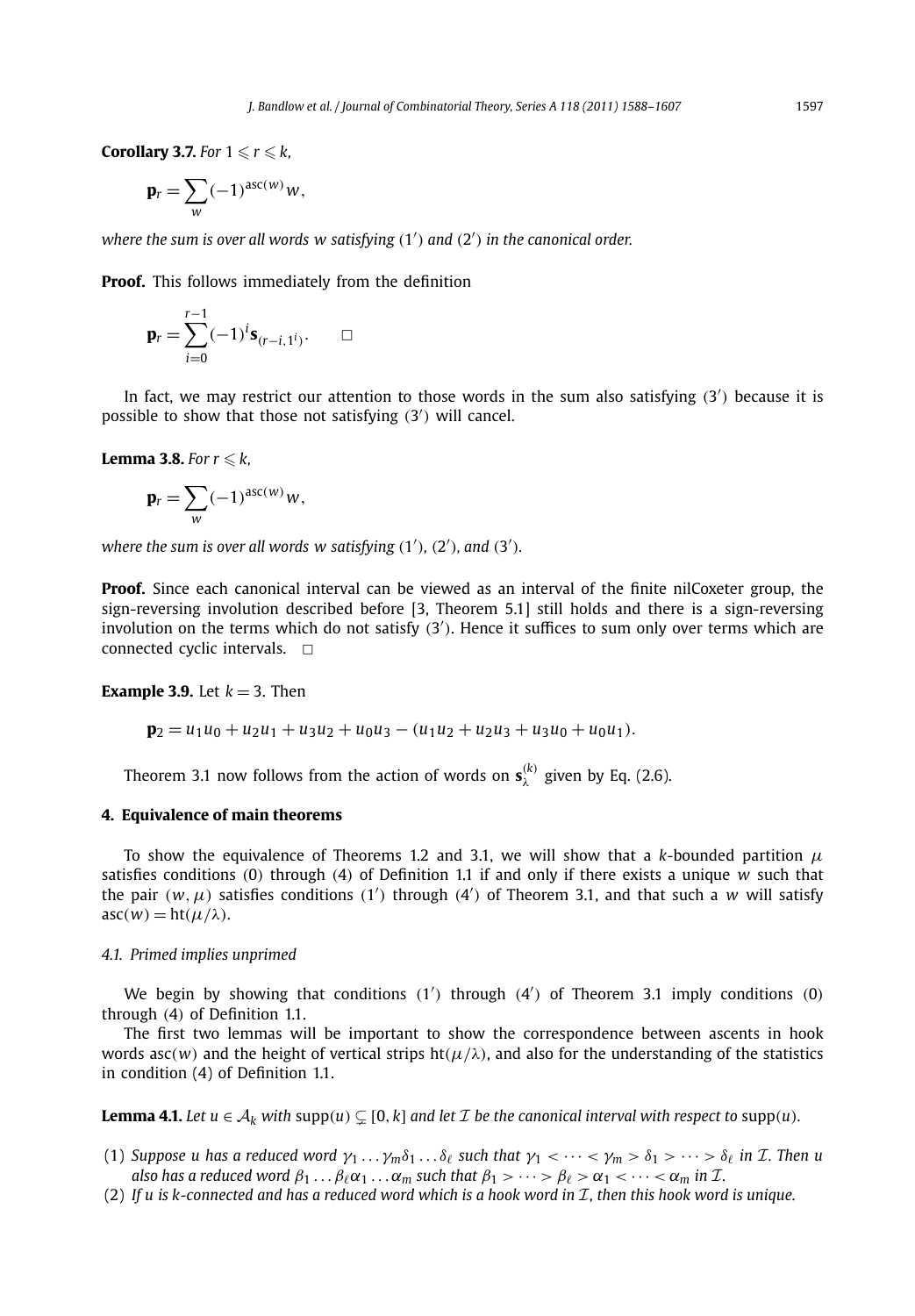**Proof.** The statement (1) follows directly from the Edelman–Greene insertion [2] by induction on  $\ell$ . We think of the two reduced words as the following hook tableaux



For  $\ell = 0$ , the statement is trivial since  $\gamma_1 \dots \gamma_m = \alpha_1 \dots \alpha_m$  satisfies both sets of required inequalities. Suppose that the statement is true for  $\gamma_1 \dots \gamma_m \delta_1 \dots \delta_{\ell-1}$  for  $\ell > 0$ , namely that this word is equivalent to  $\beta_1 \dots \beta_{\ell-1} \alpha'_1 \dots \alpha'_m$  with  $\beta_1 > \dots > \beta_{\ell-1} > \alpha'_1 < \dots < \alpha'_m$ . Now insert  $\delta_\ell$  in the following way: Let  $\alpha'_i$  be smallest such that  $\delta_\ell < \alpha'_i$ . If  $\alpha'_{i-1}\alpha'_i\delta_\ell = a(a+1)a$  for some  $a \in \mathcal{I}$ , then set  $\beta_\ell=\alpha'_i$  and  $\alpha_j=\alpha'_j$  for all  $1\leqslant j\leqslant m$ . Otherwise set  $\beta_\ell=\alpha'_i$ ,  $\alpha_i=\delta_\ell$  and  $\alpha_j=\alpha'_j$  for  $j\neq i$ . It is not hard to see that if  $\gamma_1 \dots \gamma_m \delta_1 \dots \delta_{\ell-1}$  and  $\beta_1 \dots \beta_{\ell-1} \alpha'_1 \dots \alpha'_m$  are equivalent, then  $\gamma_1 \dots \gamma_m \delta_1 \dots \delta_{\ell}$ and  $\beta_1 \ldots \beta_\ell \alpha_1 \ldots \alpha_m$  are also equivalent and all required inequalities are satisfied. (For the inequality  $\beta_{\ell} < \beta_{\ell-1}$ , observe that  $\beta_{\ell-1} > \delta_{\ell-1} \geq \alpha'_{i} = \beta_{\ell}$ .)

Statement (2) follows in a similar way as [7, Lemma 6.8] by induction on len(*u*). For len(*u*)  $\leqslant$  3, the uniqueness of the hook word follows directly from the braid relations (2.3). Now let  $len(u) > 3$ ,  $w$  a hook word for  $u$ , and  $M$  the maximal letter in supp $(u)$ . There are two cases: either  $w$  contains one or two letters *M*.

First assume that *w* contains one *M*. Then  $w = Mv$  or  $vM$ . Without loss of generality we may assume that  $w = Mv$  as the other case is similar. Then *v* is a *k*-connected hook word with len(*v*) < len*(w)*, so that by induction *v* is unique. By the form of the braid relations (2.3), every reduced word for *u* must have a single *M* which precedes all *M* − 1 (since *w* does not contain any *M* + 1 and the only way to obtain two *Ms* is to use the braid relation  $(M - 1)M(M - 1) \equiv M(M - 1)M$ , but there is no  $M - 1$  to the left of  $M$ ). Hence  $w = Mv$  is the unique hook word.

Now assume that *w* contains two *M*s, so that  $w = MvM$ . Suppose that *w'* is another hook word for *u*. Then *w* must contain an *M* at the beginning or the end. Assume without loss of generality that  $w' = Mv'$ . Again by induction, the hook word  $v'$  is unique. Since  $vM$  is also a hook word equivalent to  $v'$ , we must have that  $v' = vM$ , which implies that  $w' = w$ .  $\Box$ 

**Lemma 4.2.** Let  $\lambda \in \mathcal{P}^{(k)}$  and  $u \in \mathcal{A}_k$  with reduced word  $(a-1)$  wa, where w contains neither a nor a − 1 and  $u \cdot \lambda = \mu \neq 0$ . Then the cell in  $\mu/\lambda$  corresponding to  $a - 1$  occurs directly above the cell in  $\mu/\lambda$  corresponding *to a.*

**Proof.** Recall that by (2.4) a generator  $u_i$  of  $A_k$  acts on  $(k + 1)$ -cores by adding all available boxes of residue *i*. On the *k*-bounded partition this amounts to adding one box (which corresponds to the topmost added box on the core).

To show the claim of the lemma, we first show that in the core, the topmost added *a* − 1 cannot be more than one square above the topmost added *a*. Suppose it were. In that case, we consider  $\text{core}_{k+1}(\lambda)$  near the place where the topmost  $a-1$  will be added. At that location, we must have the following configuration:



where the bold border represents a cell *not* present in core $k+1(\lambda)$ .

Furthermore, we must have the following configuration at the point where the topmost *a* will be added to core $k+1(\lambda)$ :

| a |       |
|---|-------|
| a | $a+1$ |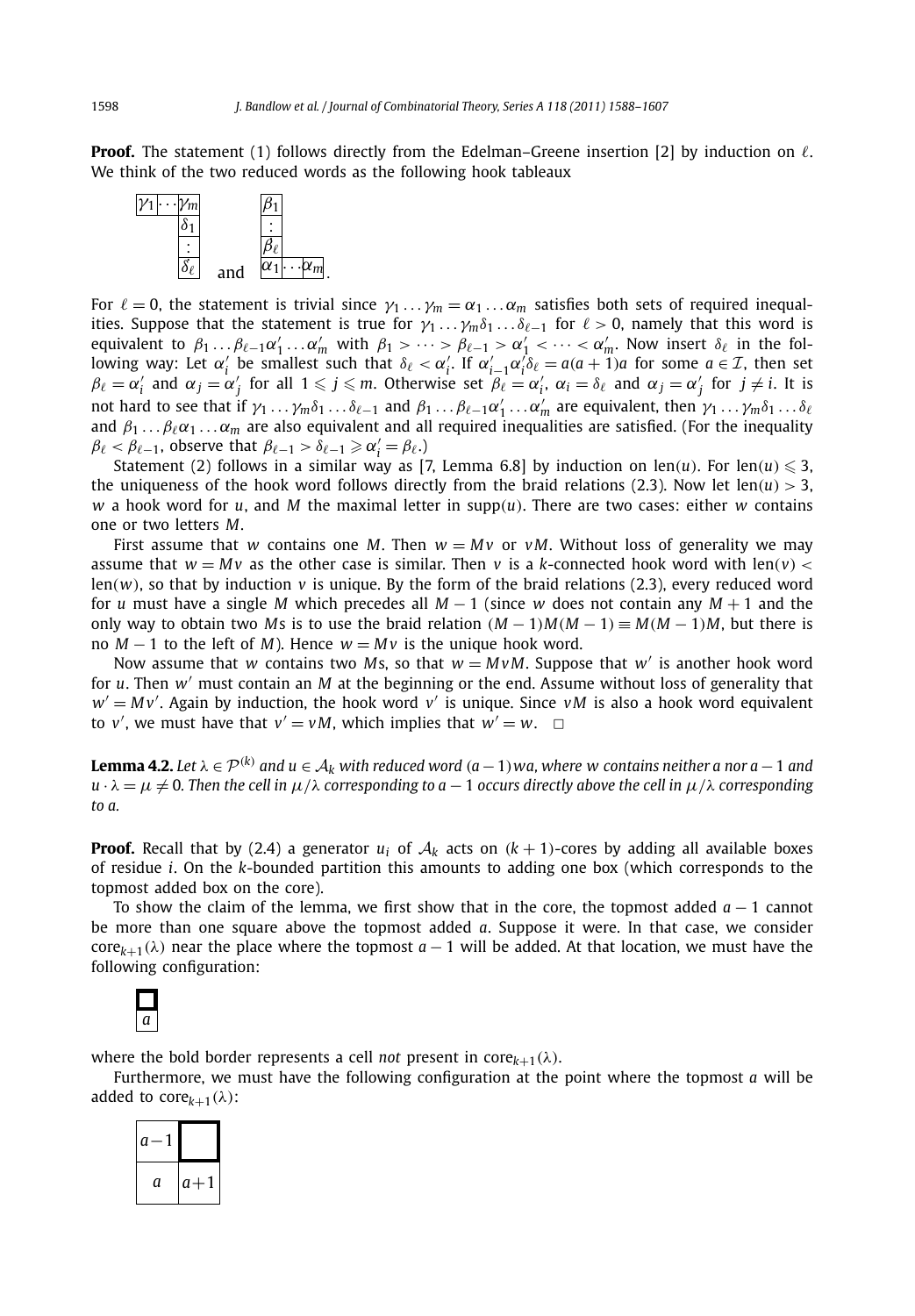(The *a* to be added cannot be in the first column because it is below the diagram above.) But this means there is a removable border strip from the *a* in the first diagram to the *a* − 1 in the second diagram. The length of this strip is a multiple of  $k + 1$ , which is a contradiction with being a  $(k + 1)$ core. So the topmost added *a* − 1 cannot be more than one cell above the topmost added *a*.

Now we show that the topmost added  $a - 1$  cannot be below the topmost added  $a$ . Again, assume the contrary. After adding the cells corresponding to *wa*, the core must be in the following configuration near the topmost added *a*:



(In particular, the cell above the *a* cannot be an addable cell, since we are assuming the topmost added  $a - 1$  will be below the topmost added  $a$ .) At the same time, the border near where the topmost  $a - 1$  will be added must look like this:



Thus we have a removable border strip from the  $a - 1$  in the top diagram to the  $a - 2$  in the bottom diagram, whose length is again a multiple of  $k + 1$ .

We now have that, when multiplying a core by *(a*−1*)wa*, the topmost added *a*−1 must sit directly above the topmost added *a*. Therefore the cells added to the partition are necessarily in consecutive rows. It remains to verify that they are in the same column. For this, we appeal to the bijection  $\text{core}_{k+1}$  between  $(k+1)$ -cores and *k*-bounded partitions. Let *y*, *y'* be the rows of the topmost added *a* − 1 and *a*, respectively. The boxes added to the partition will end up in different columns if and only if the number of cells in *y* with hook length greater than  $k + 1$  is different from the number of cells in  $y'$  with hook length greater than  $k + 1$ . But every pair of adjacent cells with one from  $y$ and one from y' have hook-lengths differing by exactly 1. Since no cell in a  $(k + 1)$ -core can have hook length exactly  $k + 1$ , every vertical domino in the rows  $\gamma$ ,  $\gamma'$  is either completely destroyed or completely preserved under the bijection, proving the assertion.  $\Box$ 

Ultimately, we are interested in *k*-connected hook words *w*. Such words can be written as  $w = HV$ , where *H* is a horizontal strip (strictly decreasing), *V* is a vertical strip (strictly increasing), and the smallest letter in *w* is part of *V* . The strict increase/decrease follows from the fact that we are working in the affine nilCoxeter algebra and hence consecutive repeated letters annihilate any partition. We can further factor *V* into maximal segments  $v^{(i)}$  consisting of consecutive letters as

$$
V = v^{(j)}v^{(j-1)} \cdots v^{(1)}.
$$
\n(4.1)

**Corollary 4.3.** Let  $\lambda \in \mathcal{P}^{(k)}$  and  $V = v^{(j)}v^{(j-1)} \cdots v^{(1)}$  as described above, such that  $V \cdot \lambda \neq 0$ . Then each  $v^{(i)}$  adds a connected vertical strip to  $(v^{(i-1)}v^{(i-2)}\cdots v^{(1)})\cdot$  ). Furthermore, these strips are disjoint from one *another*; *that is,*  $(V \cdot \lambda)/\lambda$  *consists of j connected components.* 

**Proof.** Let  $v^{(i)} = (a - s) \cdots (a - 1)a$ . Each pair  $(a - r - 1)(a - r)$  for  $0 \leq r < s$  must correspond to a vertical domino in the skew *k*-bounded partition by Lemma 4.2. This proves the first statement.

Now, consider any two sections of this word  $v^{(\ell)}$ ,  $v^{(i)}$  with  $\ell > i$ . First note that no core-cell added by  $v^{(\ell)}$  can be in any of the rows containing the topmost vertical strip corresponding to  $v^{(i)}$ : this is because the lowest addable residue in these rows is  $a + 1$  which cannot appear in  $v^{(\ell)}$  by the verticality of *V* . Thus we only have to consider the case where the bottom of the topmost vertical strip added by  $v^{(\ell)}$  occurs in the row immediately above the topmost  $a - s$  added by  $v^{(i)}$ . But notice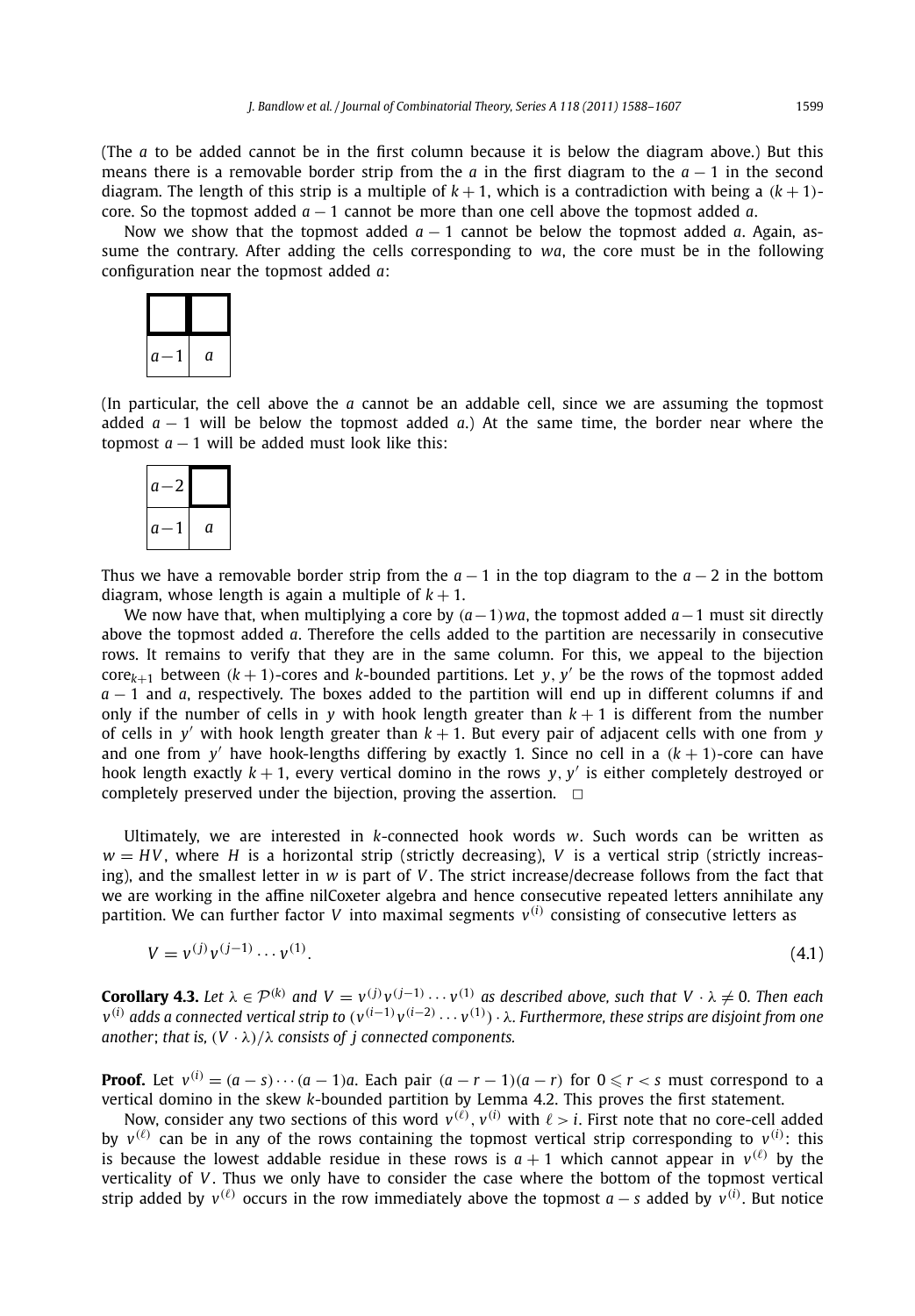that the cells of residue  $a - s$  added by  $v^{(i)}$  to the core have remained as a removable residue: no residue *a* − *s* +1 or *a* − *s* −1 has been added since. Thus the corresponding partition cell must remain as a removable cell in the partition.  $\Box$ 

Given a skew partition  $(V \cdot \lambda)/\lambda$  of the form of the previous corollary, we call the cell directly above the vertical strip corresponding to  $v^{(i)}$  a *cap* for  $v^{(i)}$ . In the following lemma, we show that if we apply a *k*-connected hook word to *λ*, every vertical strip except the last will have a cap.

**Lemma 4.4.** Let  $w = HV$  be a k-connected hook word with V as in (4.1). Suppose  $v^{(i)} = a(a+1)\cdots(a+s)$ *for a fixed i. If i* = *i. then*  $v^{(j)}$  *does not have a cap. If i* < *j, then* 

- (1) *a* − 1 *occurs as a letter in H, and*
- (2) *this a*  $-1$  *forms a cap for*  $v^{(i)}$ *.*

**Proof.** First assume that  $i < j$ . Since V is a vertical strip and  $v^{(i)}$  is of maximal length, the letter  $(a-1)$  cannot appear anywhere in *V*. Since  $v^{(i+1)}$  consists of letters smaller than *a*, and *w* is *k*connected, it must be the case that  $(a - 1)$  appears somewhere in *H*. Note that the letters appearing between the *a* in  $v^{(i)}$  and the  $a - 1$  in *H* are all strictly less than  $a - 1$ . Hence by Lemma 4.2,  $a - 1$ must be a cap for  $v^{(i)}$ .

We now show that *v(j)* does not have a cap. In this case *a* is the smallest letter in *w*. Therefore, *Ha* is a horizontal strip in the partition, and in particular, the cell directly above the cell corresponding to  $a$  does not appear.  $\Box$ 

We can now state precisely what happens to the height statistic when we apply a *k*-connected hook word to a partition *λ*.

**Proposition 4.5.** Let  $\mu$ ,  $\lambda \in \mathcal{P}^{(k)}$ , such that  $\mu = w \cdot \lambda$  for a k-connected hook word w of length  $r \leq k$ . Then

(1)  $asc(w) = ht(\mu/\lambda)$ ; (2)  $\text{ht}(\mu/\lambda) + \text{ht}(\mu^{(k)}/\lambda^{(k)}) = r - 1.$ 

**Proof.** Factoring *w* as  $w = HV$  with the smallest letter of *w* in *V*, we have asc $(w) = \text{len}(V) - 1$  by definition. By Corollary 4.3, we have  $ht((V \cdot \lambda)/\lambda) = len(V) - j$ . Because the cells added by *H* form a horizontal strip, a cell *c* created by *H* will only increase the height statistic if it forms the cap for some *v(i)* . By Lemma 4.4, *j* − 1 of the vertical strips will obtain a cap when applying the word *H*. Hence

$$
ht(\mu/\lambda) = ht((V \cdot \lambda)/\lambda) + (j - 1) = len(V) - j + j - 1 = len(V) - 1 = asc(w)
$$

proving (1).

To prove (2), let *w'* be the image of *w* under the map which replaces every letter *i* by  $k + 1$ *i* mod  $(k + 1)$ . It is easy to see that  $w' \cdot \lambda^{(k)} = \mu^{(k)}$  if  $w \cdot \lambda = \mu$ . Also, if  $w = HV$  as a hook word, then  $w' = V'H'$  with  $len(V') = len(H) + 1$  and  $len(H') = len(V) - 1$ , grouping the largest letter with *V*'. By Lemma 4.1(1), the word *w*<sup>'</sup> is equivalent to a hook word  $w'' = H''V''$  with len $(H'') = len(H')$ and  $\text{len}(V'') = \text{len}(V')$ . Hence, applying part (1) to  $\lambda^{(k)}$ ,  $\mu^{(k)}$ , w'' we conclude that

$$
asc(w'') = ht(\mu^{(k)}/\lambda^{(k)}).
$$

This implies

$$
ht(μ/λ) + ht(μ(k)/λ(k)) = asc(w) + asc(w'') = len(V) – 1 + len(V'') – 1= len(V) – 1 + len(H) = r – 1. □
$$

We are finally in the position to show that the conditions of Theorem 3.1 imply the conditions of Definition 1.1.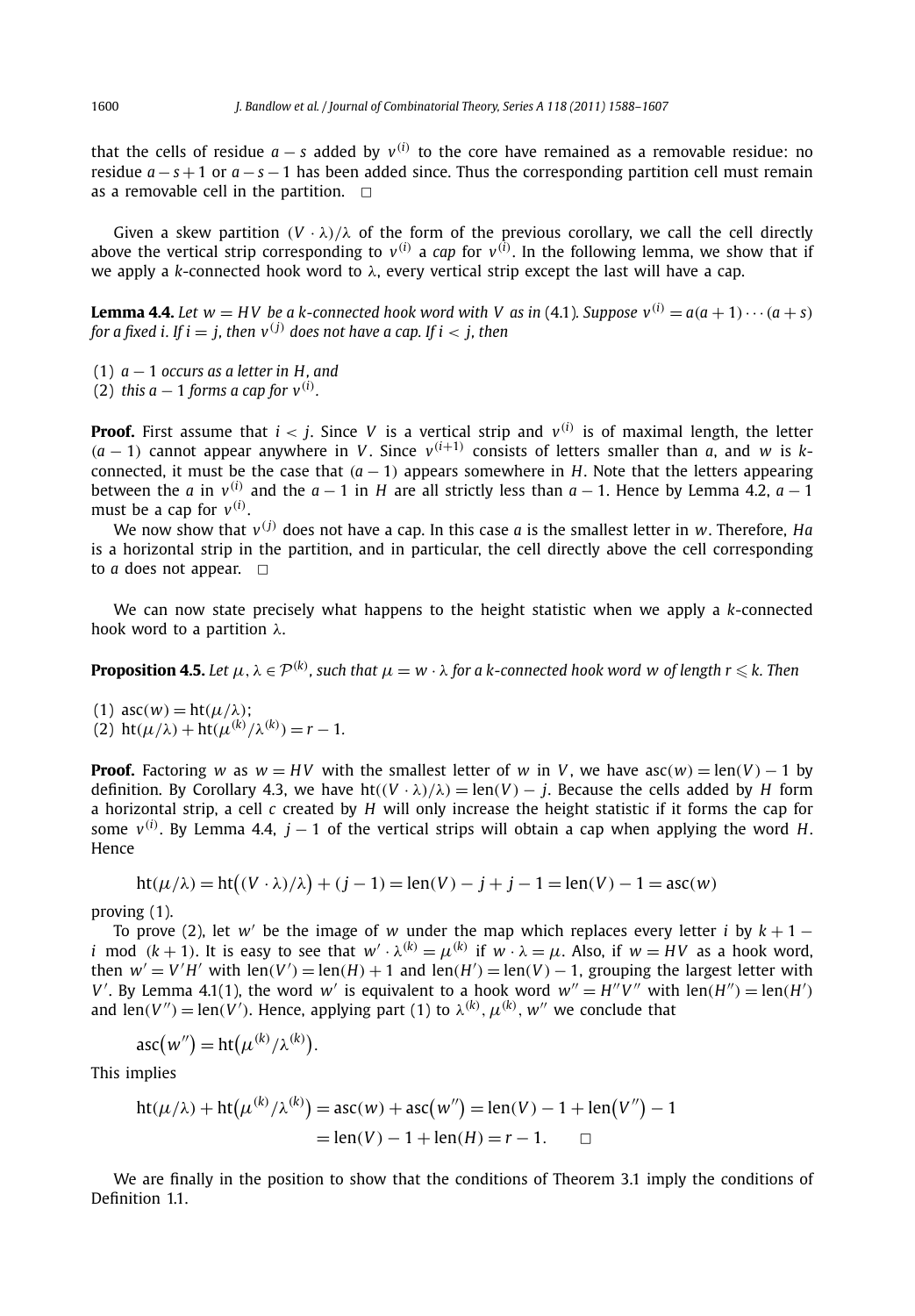**Proposition 4.6.** If the pair  $(w, \mu)$  satisfies  $(1')$  through  $(4')$  of Theorem 3.1, then  $\mu$  must satisfy  $(0)$  through *(*4*) of Theorem* 1.2*.*

**Proof.** By the *k*-Pieri rule, each letter in *w* adds one cell to *λ* and *λ(k)* , which ensures the containment condition *(*0*)*. Since each letter in *w* adds one box to the *k*-bounded partition *λ*, condition *(*1*)* immediately follows from (1<sup>'</sup>). Condition (3) is a direct translation of condition (3<sup>'</sup>) on the level of cores.

To see (2), note that for  $\text{core}_{k+1}(\mu)/\text{core}_{k+1}(\lambda)$  to contain a 2 × 2 square, the word *w* such that  $\mu = w \cdot \lambda$  must contain the pattern  $a(a+1)(a-1)a$  or  $a(a-1)(a+1)a$  (meaning that these have to appear as subwords of *w*). However, these patterns cannot appear in hook words, a contradiction. Hence (2) follows from  $(2')$ .

Condition (4) follows immediately from Proposition 4.5(2).  $\Box$ 

#### *4.2. Unprimed implies primed*

We now show that the conditions of Definition 1.1 imply those of Theorem 3.1. We first show that with the conditions of Definition 1.1, there is indeed a word *w* for an element in the affine nilCoxeter algebra such that  $\mu = w \cdot \lambda$ .

**Lemma 4.7.** *Let r* - *k, and the pair λ,μ satisfies conditions (*0*) through (*4*) of Definition* 1.1*. Then there exists a* k-connected hook word w of length r such that  $w \cdot \lambda = \mu$ .

**Proof.** The proof proceeds as follows. We first produce a *k*-connected hook word *w* such that  $w \cdot \lambda =$  $\nu \supset \mu$ . Then we show that

$$
ht(\nu/\lambda) + ht(\nu^{(k)}/\lambda^{(k)}) \leqslant ht(\mu/\lambda) + ht(\mu^{(k)}/\lambda^{(k)}) = r - 1.
$$

On the other hand, we can appeal to Proposition 4.5(2) to conclude that

$$
ht(\nu/\lambda) + ht(\nu^{(k)}/\lambda^{(k)}) = len(w) - 1.
$$
 (4.2)

Since  $v \supseteq \mu$ , we know that len $(w) \geq r$ . Combining this with the equations above, we conclude that len(*w*) = *r*. Hence  $|v| = |\mu| = |\lambda| + r$  and, since  $v \supseteq \mu$ , we must have  $v = \mu$ . Thus  $w \cdot \lambda = \mu$ .

We now give the details of the construction of the word  $w$ . Let  $\mathcal I$  be the set of all residues which appear in core<sub>k+1</sub> $(\mu)$ /core<sub>k+1</sub> $(\lambda)$ , which is an interval due to *k*-connectedness. Let V be the set of residues occurring in the cells of core $k+1(\mu)/\text{core}_{k+1}(\lambda)$  which are not topmost in their column. Let  $V = v_a \dots v_0$  be the "vertical strip word" consisting of the elements of V. That is,  $v_a < v_{a-1} < \cdots < v_0$ with respect to the canonical order of  $\mathcal{I}$ , and  $\mathcal{V} = \{v_i\}_{i=0}^a$ .

We claim that  $V \cdot \lambda \neq 0$  and furthermore that  $\text{core}_{k+1}(V \cdot \lambda)$  contains all of the cells in  $\text{core}_{k+1}(\mu)/\text{core}_{k+1}(\lambda)$  which are not topmost in their column. Note that any cell which is not topmost in its column must be leftmost in its row, since the skew core is a ribbon. If *i* is the residue of any such cell, it will be an addable residue when the residues of all cells below it (in its column) have been added. But these are necessarily all larger than *i* in the canonical order.

Now let H be the set of residues occurring in the cells of  $\text{core}_{k+1}(\mu)/\text{core}_{k+1}(\lambda)$ , which do not occur in  $V \cdot \lambda$ . Let  $H = h_b \dots h_0$  be the "horizontal strip word" consisting of the elements of  $H$ . That is,  $h_b > h_{b-1} > \cdots > h_0$  with respect to the canonical order of *I*, and  $\mathcal{H} = \{h_i\}_{i=0}^b$ .

We define  $w = HV$  and claim that  $v := w \cdot \lambda \supseteq \mu$ . By construction of *V*, any cell in core<sub>k+1</sub> $(\mu)$ /  $\text{core}_{k+1}(\lambda)$  which is not part of  $\text{core}_{k+1}(V \cdot \lambda)$  must be topmost in its column. Therefore, if *i* is the residue of any such cell, it will be an addable residue when the residues of all cells to the left of it (in its row) have been added. But these are necessarily all smaller than *i* in the canonical order.

Notice that the residues appearing in  $w$  are precisely those occurring in  $\mathcal{I}$ , so  $w$  is *k*-connected. By construction, *w* is also a hook word (although note that the smallest letter of *w* is part of *H*, not *V*, according to this construction). Since  $v \supset u$ , we must have len $(w) \ge r$ . By Proposition 4.5(2), we conclude that (4.2) holds.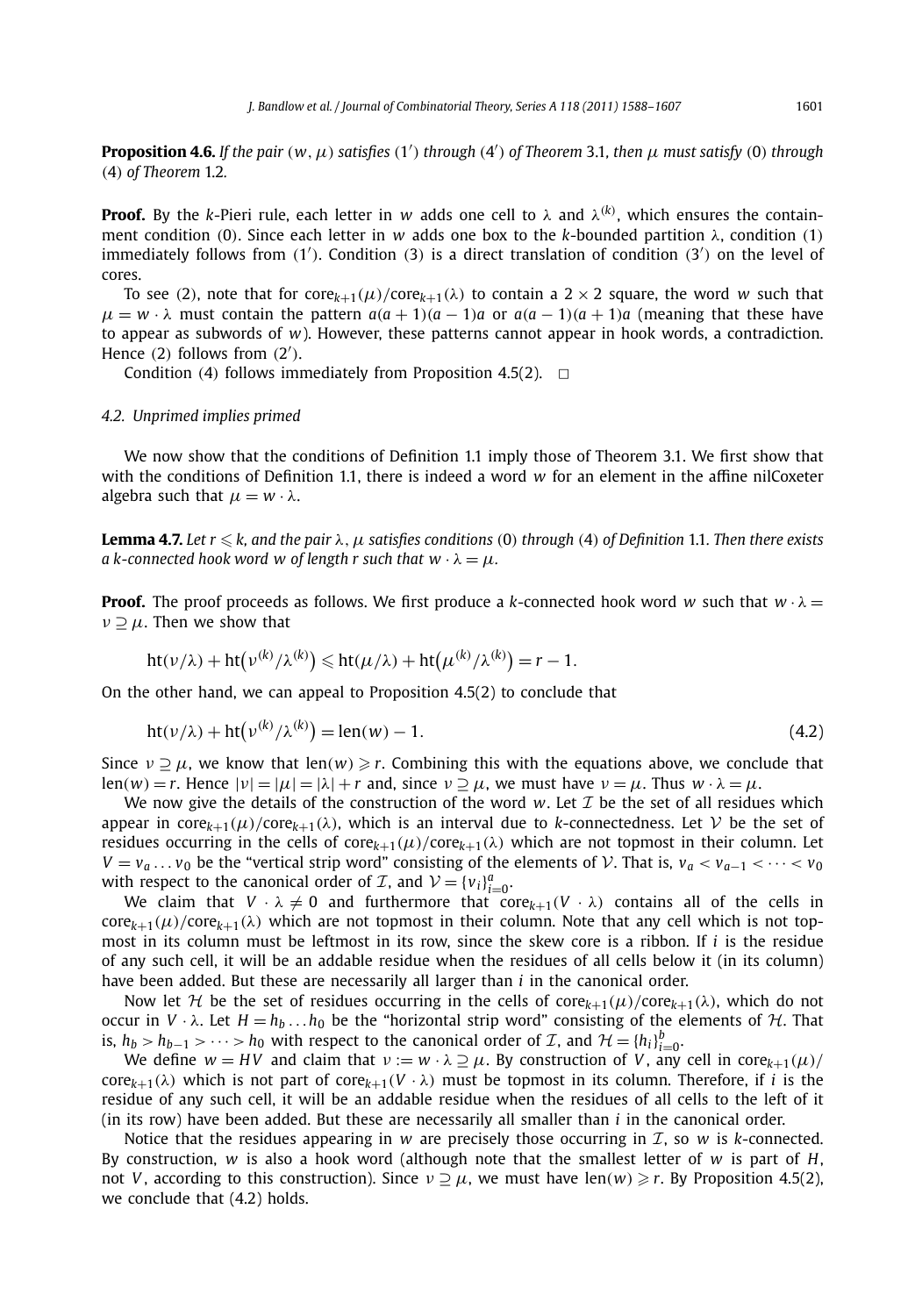We now claim that

$$
ht(\nu/\lambda) \leqslant ht(\mu/\lambda).
$$

The proof proceeds as follows. First we note that by Proposition 4.5(1), we have that  $\text{ht}(\nu/\lambda)$  =  $asc(w) = len(V)$ . Next we observe that from the definition of the ht statistic that  $ht(\mu/\lambda)$  is the number of vertical dominos in  $\mu/\lambda$  since  $\mu/\lambda$  is a ribbon. Next we recall that by definition, every letter *a* in *V* corresponds to a vertical domino in core $k+1(\mu)/\text{core}_{k+1}(\lambda)$  (where *a* is the residue of the bottom of the domino). It remains to show that each of these dominos corresponds to a domino in  $\mu/\lambda$ . We first show that if  $(a, a - 1)$  occur as residues of a vertical domino in the skew core, then the topmost occurrence of *a* and the topmost occurrence of  $a - 1$  occur as a vertical domino in the skew core. Suppose there were an  $a - 1$  occurring above the topmost domino. Then there would be an *a* below it in core $k+1(\lambda)$ , and there would also be an  $a-1$  in core $k+1(\lambda)$  to the left of the *a* in the domino. This would form a forbidden border strip in core*k*+1*(λ)*. Now suppose instead there were an *a* occurring above the topmost domino. This *a* to the *a* − 1 in the domino would form a forbidden border strip in core $k+1}(\mu)$ .

Finally, we need to show that the topmost domino in core $_{k+1}(\mu)/\text{core}_{k+1}(\lambda)$  with residue  $(a, a-1)$ corresponds to a domino in  $\mu/\lambda$ . Suppose that these are in row *i* and  $i+1$ , respectively. Recall that to go from a  $(k+1)$ -core to a  $k$ -bounded partition one crosses out all cells with hook length greater than  $k + 1$ . Since  $\text{core}_{k+1}(\lambda)_i = \text{core}_{k+1}(\lambda)_{i+1}$  and there are no cells with hook length  $k + 1$  in a  $(k + 1)$ -core, the rightmost crossed out cell in core $k+1$ <sub>(</sub>λ) under core $\frac{1}{k+1}$  in rows *i* and *i* + 1 must be in the same column *j* and hence we must have  $\lambda_i = \lambda_{i+1}$ . This implies that the hook length of the cell  $(i + 1, j + 1)$  in core $k+1$ ( $\lambda$ ) is strictly smaller than  $k$ . Now look at the hook length of the cell  $(i+1, j+1)$  in core $_{k+1}(\mu)$ . Since core $_{k+1}(\mu)/\text{core}_{k+1}(\lambda)$  is a ribbon, there is precisely one cell in row  $i+1$  in this skew shape. Any cells in column  $j+1$  that are in core $k+1(\mu)$ , but not in core $k+1(\lambda)$ , must have residues different from *a* and  $a - 1$  since the ones in row *i* and  $i + 1$  are topmost. This implies that the hook length of  $(i + 1, j + 1)$  in core $k+1(\mu)$  is still smaller than  $k + 1$ , so that there is a cell in row *i* + 1 of  $\mu/\lambda$ . Since  $\mu$  is a partition and  $\lambda_i = \lambda_{i+1}$ , there is also a cell in row *i* of  $\mu/\lambda$ , so that there is a domino as desired.

The same argument applied to the conjugate partitions shows

$$
\mathrm{ht}\big(\nu^{(k)}/\lambda^{(k)}\big) \leqslant \mathrm{ht}\big(\mu^{(k)}/\lambda^{(k)}\big).
$$

From this we get that  $len(w) \leq r$ , and we can complete the proof as outlined in the first paragraph.  $\Box$ 

**Proposition 4.8.** Fix  $\lambda \in \mathcal{P}^{(k)}$ . If  $\mu \in \mathcal{P}^{(k)}$  satisfies conditions (0) through (4) of Definition 1.1, then there  $e$ xists a unique word  $w$  so that the pair  $(w, \mu)$  satisfies the conditions  $(1')$  through  $(4')$  of Theorem 3.1.

**Proof.** By Lemma 4.7, there exists a *k*-connected hook word *w* of length *r* such that  $\mu = w \cdot \lambda$ . This implies the existence of the pair  $(\mu, w)$  satisfying  $(1')$  through  $(4')$  of Theorem 3.1. By Lemma 4.1(2) this pair is unique.  $\square$ 

By Propositions 4.6 and 4.8, the summations in Theorems 1.2 and 3.1 are the same. By Proposition 4.5(1) the signs also agree. Hence Theorem 3.1 implies Theorem 1.2.

#### **5. Outlook**

By Corollaries 1.3, 1.4 and 1.5, the Murnaghan–Nakayama rule proved in this paper gives the expansion of the power sum symmetric functions in terms of the *k*-Schur functions  $s_\lambda^{(k)} \in A_{(k)}$  and the expansion of the dual *k*-Schur functions  $\mathfrak{S}_{\lambda}^{(k)} \in \Lambda^{(k)}$  in terms of the power sums:

$$
p_{\nu} = \sum_{\lambda \in \mathcal{P}^{(k)}} \chi_{\lambda,\nu}^{(k)} s_{\lambda}^{(k)} \quad \text{and} \quad \mathfrak{S}_{\nu}^{(k)} = \sum_{\lambda \in \mathcal{P}^{(k)}} \frac{1}{z_{\lambda}} \chi_{\nu,\lambda}^{(k)} p_{\lambda}.
$$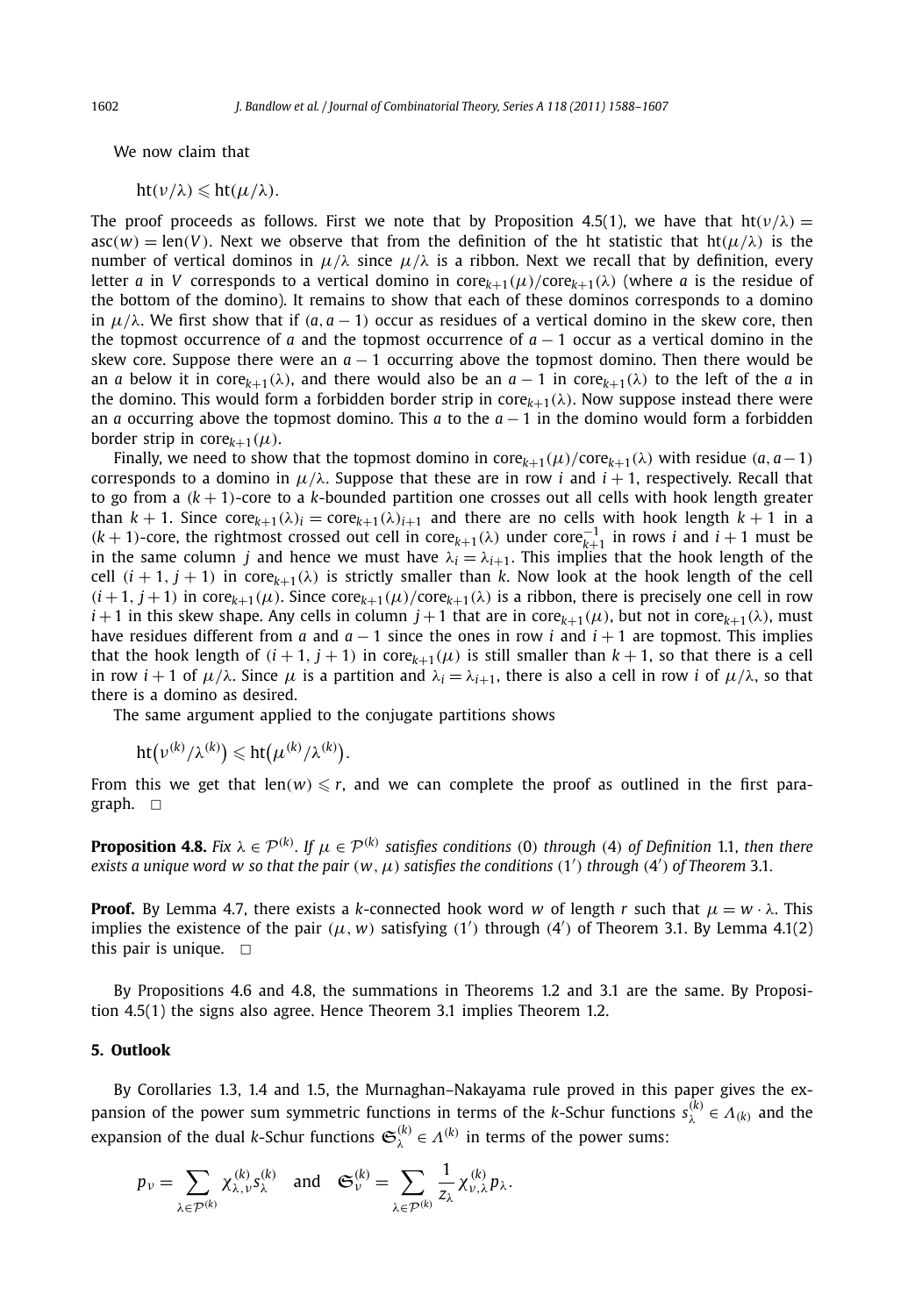Unlike in the symmetric function case, where the Schur functions *s<sup>λ</sup>* ∈ *Λ* are self-dual, there should be a dual version of the Murnaghan–Nakayama rule of this paper, namely a combinatorial formula for the coefficients  $\tilde{\chi}_{\lambda,\nu}^{(k)}$  in the expansion of the power sum symmetric functions in terms of the dual *k*-Schur functions

$$
p_{\nu} = \sum_{\lambda \in \mathcal{P}^{(k)}} \tilde{\chi}_{\lambda,\nu}^{(k)} \mathfrak{S}_{\lambda}^{(k)}
$$

or, equivalently by the same arguments as in the proof of Corollary 1.5,

$$
s_{\nu}^{(k)} = \sum_{\lambda \in \mathcal{P}^{(k)}} \frac{1}{z_{\lambda}} \tilde{\chi}_{\nu,\lambda}^{(k)} p_{\lambda}.
$$

Since the  $s_{\nu}^{(k)}$  are known to be Schur-positive symmetric functions [6], they correspond to representations of the symmetric group under the Frobenius characteristic map. Furthermore, the characters of these representations are given by the  $\tilde{\chi}_{\nu,\lambda}^{(k)}$ . An explicit description of such representations is an interesting open problem, which has been studied by Li-Chung Chen and Mark Haiman [1]. In the most generality they conjecture a representation theoretical model for the *k*-Schur functions with a parameter *t* which keeps track of the degree grading; the  $\tilde{\chi}_{\nu,\lambda}^{(k)}$  described above should give the characters of these representations without regard to degree. Tables of  $\chi^{(k)}_{\lambda,\mu}$  and  $\tilde{\chi}^{(k)}_{\lambda,\mu}$  are listed in Appendices A and B.

Computer evidence suggests that the ribbon condition (2) of Definition 1.1 might be superfluous because it is implied by the other conditions of the definition. This was checked for  $k, r \leq 11$  and for all  $|\lambda| = n \leq 12$  and  $|\mu| = n + r$ .

#### **Acknowledgments**

We thank Drexel University and the American Institute for Mathematics (AIM) for hosting two focused research workshops in March and May 2009, where this work began. Special thanks to Sara Billey, Luc Lapointe, Jennifer Morse, Thomas Lam, Mark Shimozono, and Nicolas Thiéry for many stimulating discussions. This work benefited greatly from calculations run in the open source computer algebra system sage [15] and sage-combinat [16].

# **Appendix A. Tables of** *χ(k) λ,ν*

In the tables below, the partitions  $\lambda$  index the row and  $\nu$  indexes the column for the values of *χ(k) λ,ν* .

|  |  |  | $k = 2, n = 3$ |  |  |  |
|--|--|--|----------------|--|--|--|
|--|--|--|----------------|--|--|--|

|       | (111) | (21) |
|-------|-------|------|
| (111) |       | $-1$ |
| (21)  |       |      |

| 4 |
|---|
|   |

|        | (1111) | (211) | (22) |
|--------|--------|-------|------|
| (1111) |        | - 1   |      |
| (211)  | 2      | 0     |      |
| (22)   |        |       |      |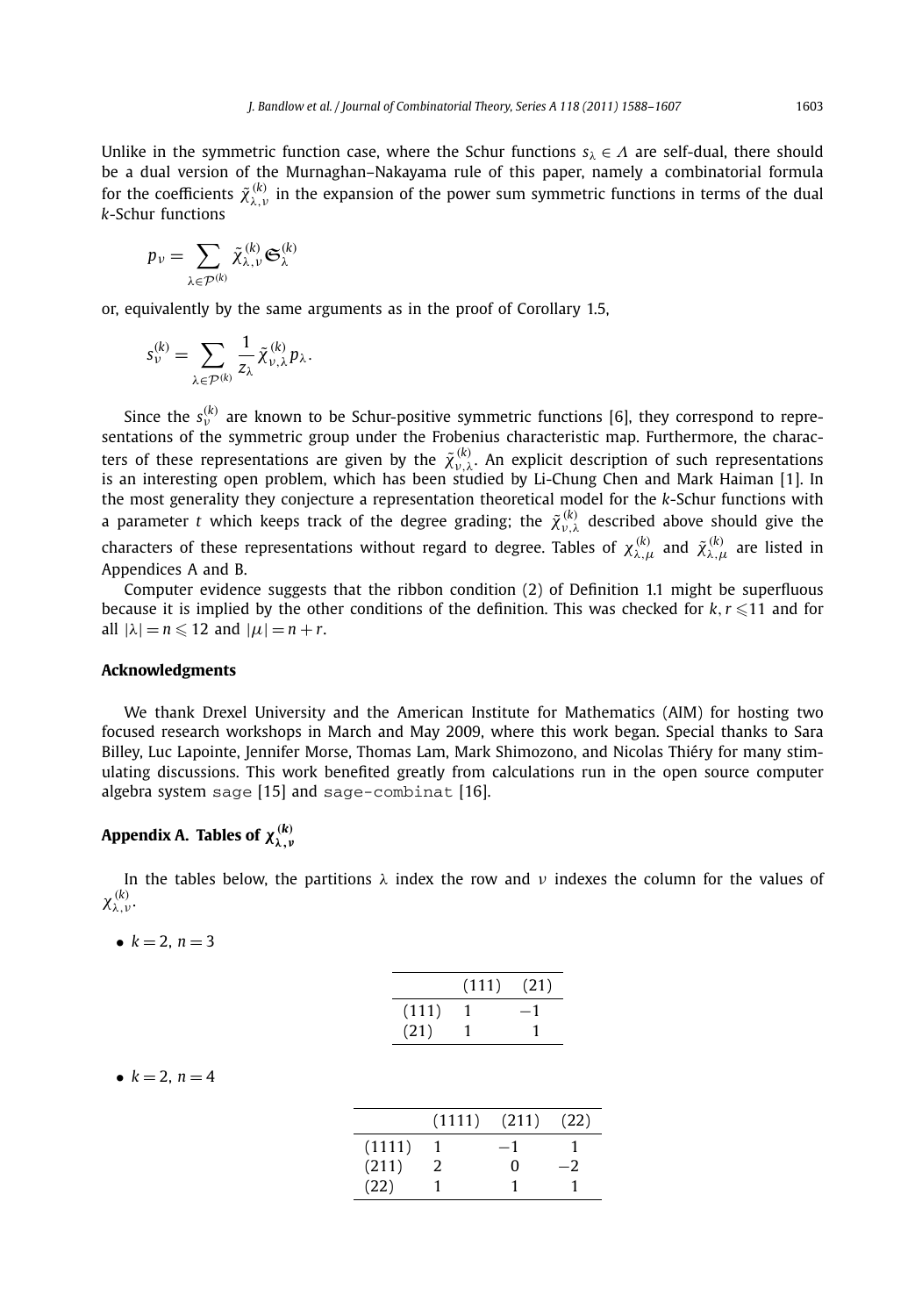## •  $k = 2, n = 5$

|         | (11111) | (2111) | (221) |
|---------|---------|--------|-------|
| (11111) |         | - 1    |       |
| (2111)  |         |        |       |
| (221)   |         |        |       |

## •  $k = 2, n = 6$

|          | $(111111)$ $(21111)$ $(2211)$ |      | (222) |
|----------|-------------------------------|------|-------|
| (111111) | $-1$                          |      |       |
| (21111)  | $-1$                          | $-1$ |       |
| (2211)   |                               | $-1$ | -3    |
| (222)    |                               |      |       |

## •  $k = 3, n = 4$

|        |   | $(1111)$ $(211)$ $(22)$ |      | (31) |
|--------|---|-------------------------|------|------|
| (1111) |   | $-1$                    |      |      |
| (211)  | 2 |                         | $-2$ | $-1$ |
| (22)   | 2 |                         |      | $-1$ |
| (31)   |   |                         |      |      |

## •  $k = 3, n = 5$

|         | $(11111)$ $(2111)$ $(221)$ $(311)$ $(32)$ |      |      |              |
|---------|-------------------------------------------|------|------|--------------|
| (11111) | $-1$                                      |      |      | $-1$         |
| (2111)  | $-1$                                      | $-1$ |      | 2            |
| (221)   |                                           | O    | $-2$ | $\mathbf{I}$ |
| (311)   |                                           | $-1$ |      | -2           |
| (32)    |                                           |      |      |              |

## •  $k = 3, n = 6$

|          | (111111 | (21111) | (2211) | (3111) | (222)    | (321)        | (33) |
|----------|---------|---------|--------|--------|----------|--------------|------|
| (111111) |         | $-1$    |        |        | $-1$     | — I          |      |
| (21111)  | 4       | $-2$    | O      |        |          |              |      |
| (2211)   | 4       |         | 0      | $-2$   |          |              |      |
| (3111)   | 6       |         | $-2$   |        | $\theta$ | $\mathbf{0}$ |      |
| (222)    |         |         | 0      | $-2$   | 4        | $\mathbf{0}$ |      |
| (321)    |         |         | O      |        | $-2$     | $-1$         |      |
| (33)     |         |         |        |        |          |              |      |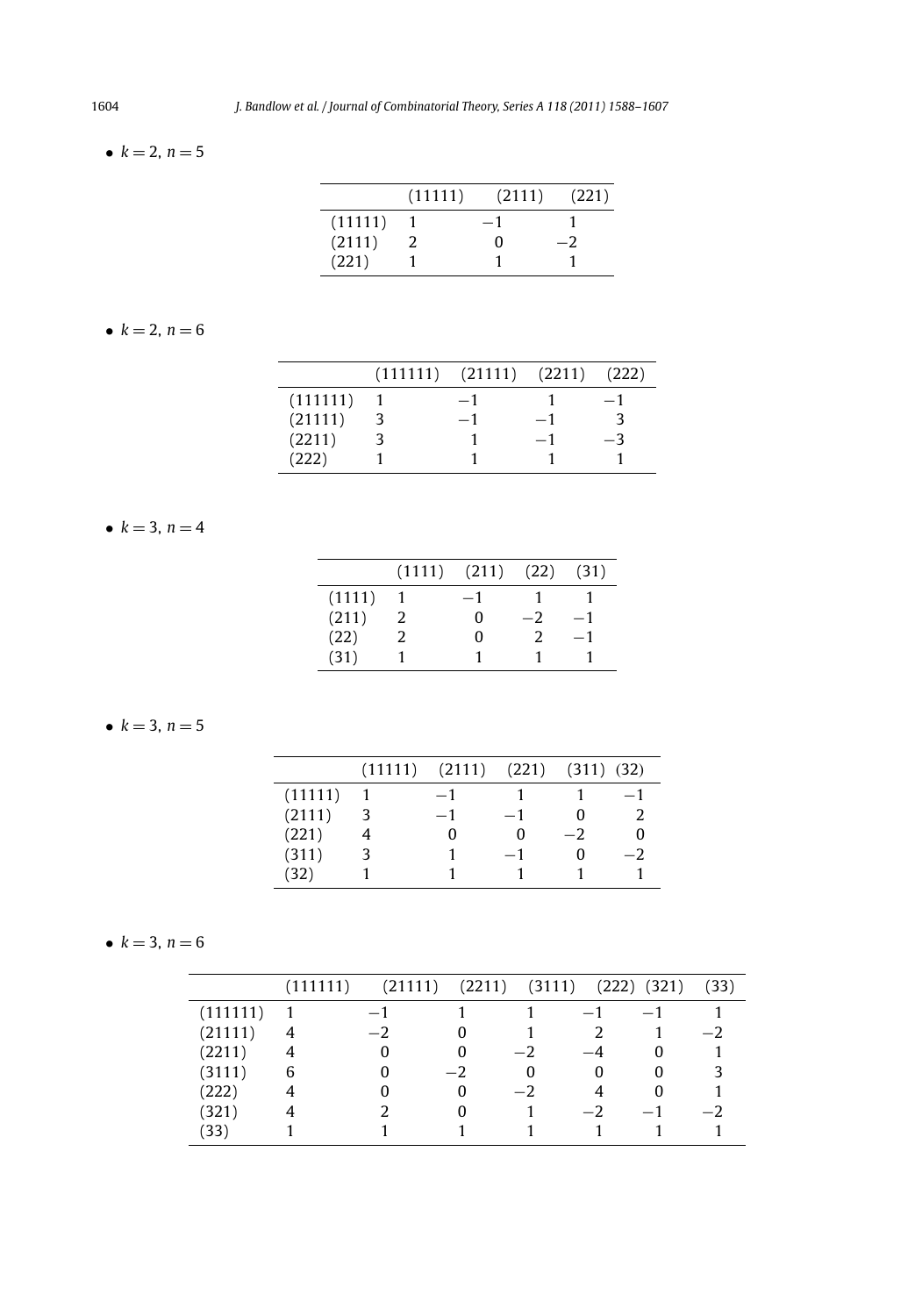## •  $k = 4, n = 5$

|         | (11111) | (2111) | (221) | (311) | (32) | (41) |
|---------|---------|--------|-------|-------|------|------|
| (11111) |         | $-1$   |       |       | $-1$ |      |
| (2111)  |         | $-1$   |       |       | 2    |      |
| (221)   | 5       | $-1$   |       | - 1   | $-1$ |      |
| (311)   |         |        |       | 0     | $-2$ |      |
| (32)    | 5       |        |       | $-1$  |      |      |
| (41)    |         |        |       |       |      |      |

## •  $k = 4, n = 6$

|          | (111111) | (21111) | (2211) | (3111)   | (222) | (321)    | (411)                    | (33) | (42)                     |
|----------|----------|---------|--------|----------|-------|----------|--------------------------|------|--------------------------|
| (111111) |          | $-$     |        |          | $-1$  | - 1      | $\overline{\phantom{0}}$ |      |                          |
| (21111)  | 4        |         | 0      |          |       |          | 0                        | $-2$ | — 2                      |
| (2211)   | 8        | $-2$    | 0      | $-1$     | $-2$  |          |                          | $-1$ |                          |
| (3111)   | 6        | 0       | $-2$   | $\Omega$ | 0     | $\Omega$ | 0                        | 3    |                          |
| (222)    | 5        | — I     |        | $-1$     | 3     | - 1      |                          | 2    | $\overline{\phantom{0}}$ |
| (321)    | 8        |         | 0      | $-1$     |       | – 1      | $-2$                     | — 1  |                          |
| (411)    |          |         | O      |          | $-2$  | – 1      | $\Omega$                 | $-2$ | $\overline{\phantom{0}}$ |
| (33)     |          |         |        | $-1$     | $-3$  |          | $-1$                     | 2    | $\overline{\phantom{0}}$ |
| (42)     |          |         |        |          |       |          |                          |      |                          |

# $\mathsf{Appendix\ B.\ Tables\ of\ } \tilde{\chi}_{\lambda,\nu}^{(k)}$

In the tables below, the partitions *λ* index the row and *ν* indexes the column for the values of  $\tilde{\chi}^{(k)}_{\lambda,\nu}$ .

•  $k = 2, n = 3$ 

|       | (111) | (21) |
|-------|-------|------|
| (111) | 3     |      |
| (21)  | 3     |      |

•  $k = 2, n = 4$ 

|        | (1111) | (211) | (22) |
|--------|--------|-------|------|
| (1111) | 6      | -2    |      |
| (211)  | 6      | O     | - 2  |
| (22)   | 6      | 2     |      |

## •  $k = 2, n = 5$

|         | (11111) | (2111) | (221) |
|---------|---------|--------|-------|
| (11111) | 30      | -6     |       |
| (2111)  | 30      | 0      |       |
| (221)   | 30      | հ      |       |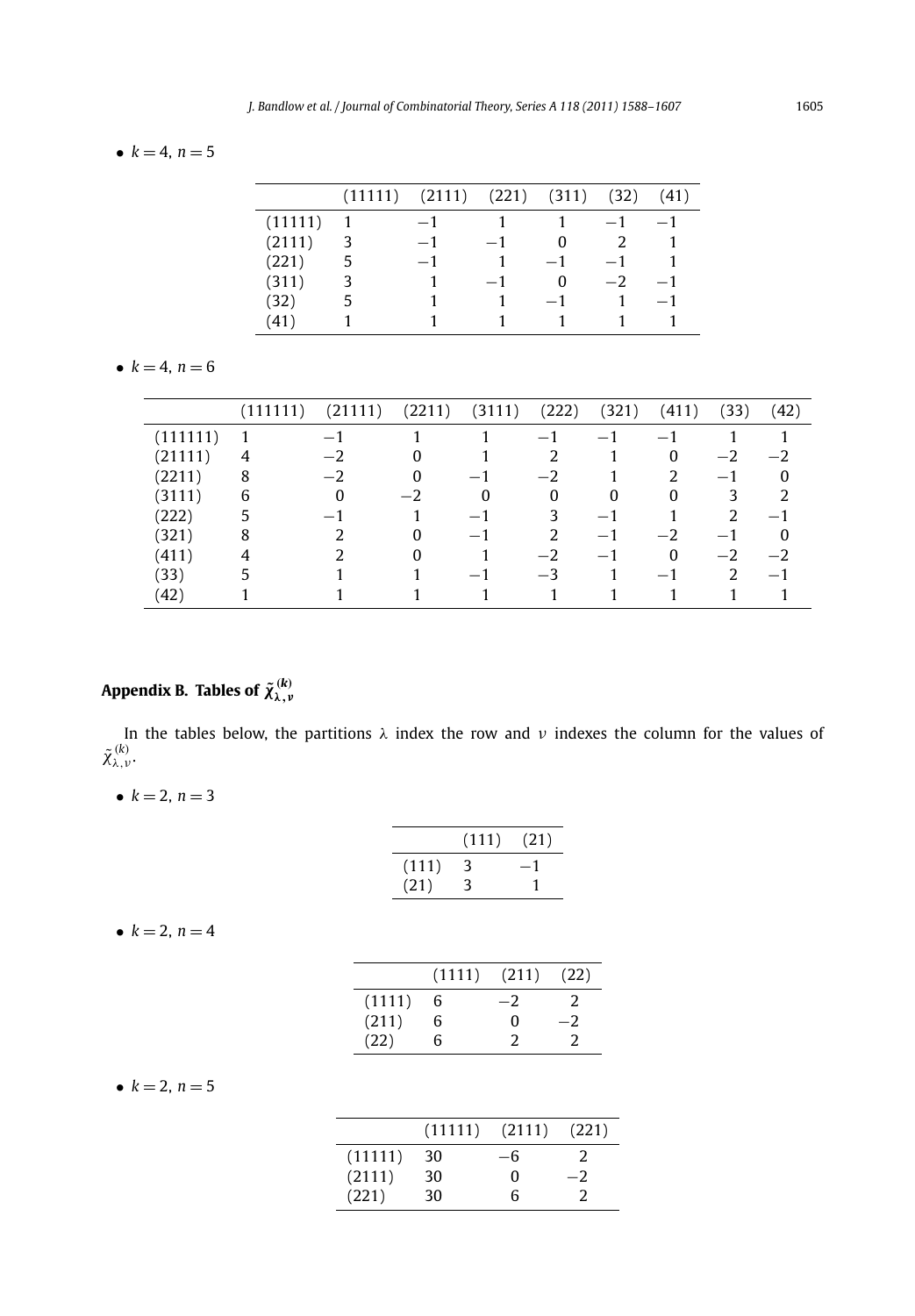## •  $k = 2, n = 6$

|          | (111111) | $(21111)$ $(2211)$ |      | (222) |
|----------|----------|--------------------|------|-------|
| (111111) | 90       | $-18$              | 6    | -6    |
| (21111)  | 90       | -6                 | $-2$ | 6     |
| (2211)   | 90       | 6                  | $-2$ | $-6$  |
| (222)    | 90       | 18                 | Б    |       |

## •  $k = 3, n = 4$

|        | $(1111)$ $(211)$ |    | (22) | (31) |
|--------|------------------|----|------|------|
| (1111) |                  | -2 |      |      |
| (211)  | 6                | 0  | -2   |      |
| (22)   |                  |    |      | $-1$ |
| (31)   |                  |    |      |      |

## •  $k = 3, n = 5$

|         | (11111) | (2111) | (221) | $(311)$ $(32)$ |      |
|---------|---------|--------|-------|----------------|------|
| (11111) | 10      | -4     | 2     |                | $-1$ |
| (2111)  | 10      | $-2$   | $-2$  |                |      |
| (221)   | 10      |        | 2     | $-2$           | O    |
| (311)   | 10      | 2      | $-2$  |                | $-1$ |
| (32)    | 10      |        |       |                |      |

## •  $k = 3, n = 6$

|          | (111111) | (21111) | (2211)        | (3111) | (222) | (321) | (33) |
|----------|----------|---------|---------------|--------|-------|-------|------|
| (111111) | 20       | $-8$    |               | っ      | 0     | $-2$  |      |
| (21111)  | 40       | $-8$    | 0             |        |       |       | $-2$ |
| (2211)   | 30       | $-2$    | $\mathcal{P}$ | $-3$   | $-6$  |       | 0    |
| (3111)   | 20       | 0       |               |        | 0     | 0     |      |
| (222)    | 30       |         | $\mathcal{P}$ | $-3$   | 6     | $-1$  | 0    |
| (321)    | 40       | 8       | 0             |        | O     | $-1$  | $-2$ |
| (33)     | 20       |         |               |        | U     |       |      |

$$
\bullet \ k=4, n=5
$$

|         | (11111) | (2111) | (221) | (311) | (32) | (41) |
|---------|---------|--------|-------|-------|------|------|
| (11111) | 5       | $-3$   |       |       |      | -- 1 |
| (2111)  | 10      | $-2$   | $-2$  |       |      |      |
| (221)   | .5      | $-1$   |       | $-1$  | $-1$ |      |
| (311)   | 10      | 2      | $-2$  |       | $-1$ |      |
| (32)    | 5       |        |       | $-1$  |      | - 1  |
| (41)    |         |        |       |       |      |      |